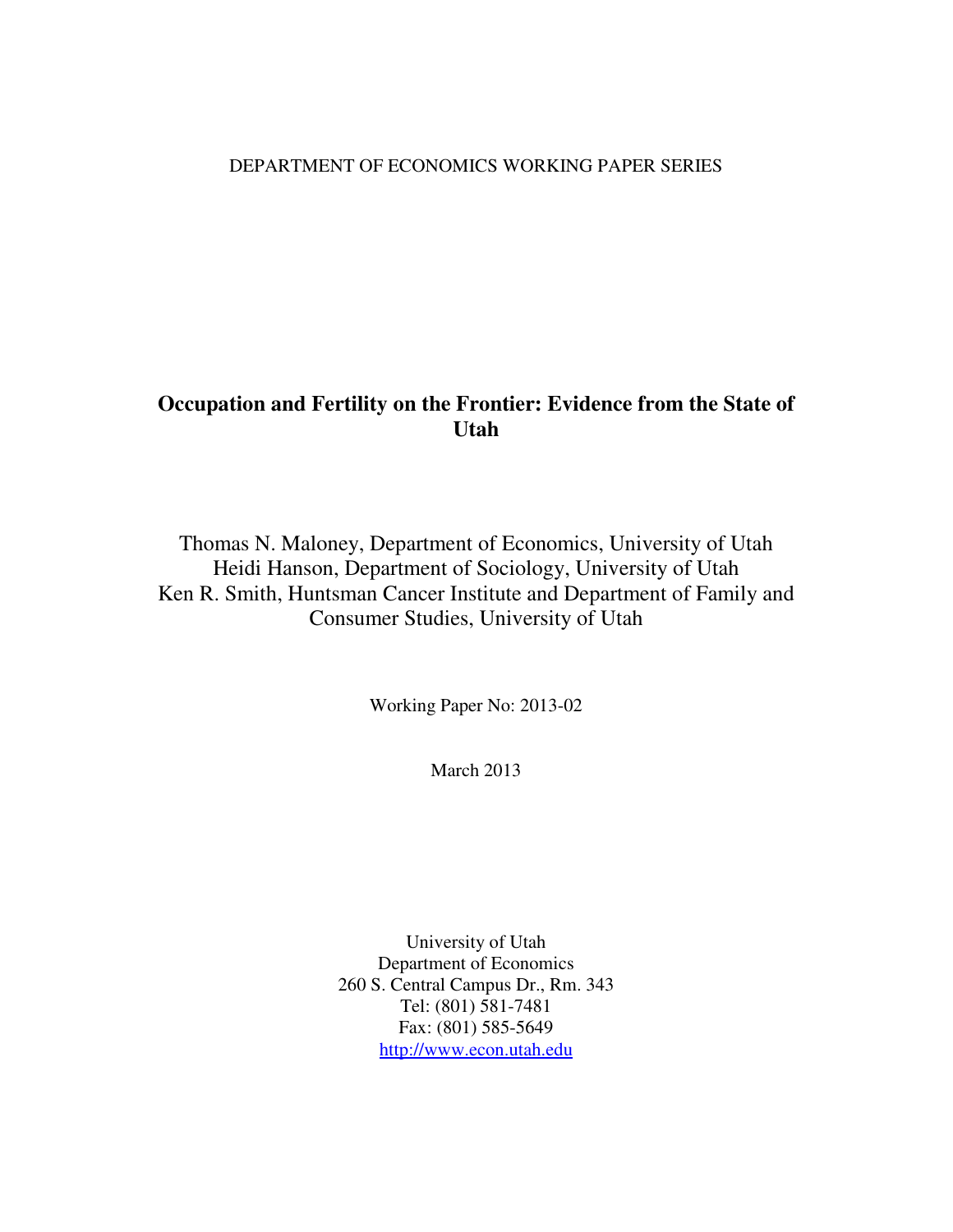#### Occupation and Fertility on the Frontier: Evidence from the State of Utah

Thomas N. Maloney Department of Economics, University of Utah Maloney@economics.utah.edu

Heidi Hanson Department of Sociology, University of Utah Heidi.Hanson@hci.utah.edu

Ken R. Smith Huntsman Cancer Institute and Department of Family and Consumer Studies, University of Utah ken.smith@fcs.utah.edu

#### **Abstract**

The United States in the  $19<sup>th</sup>$  century was marked by initially quite high fertility levels but also by the onset of a relatively early and steep decline in fertility. Most of what we know about these patterns in the US comes from aggregate (typically county or state level) data. We provide new, micro-level evidence on patterns of fertility change in the US in the late  $19<sup>th</sup>$  and early  $20<sup>th</sup>$  centuries. We use records from the Utah Population Database (Mineau 2007), particularly family history records linked to death certificates, and focus on occupational differentials in the level of, and change in, the number of children born to a woman, along with several other fertility-related behaviors. Our preliminary results suggest that there was substantial commonality in the timing of change in fertility across socioeconomic strata (as measured by spouse's occupation). Still, some differences in these behaviors across occupational classes did emerge during the era of the fertility transition. The households of white collar workers and of farmers typically defined the bounds of these behaviors, with white collar households often "leading" change and other occupational groups, including farm households, closing the gap over time.

**Keywords:** fertility, fertility transition, socioeconomic status, United States, history **JEL Classification: J13, N31**

#### **Acknowledgements:**

Partial support for all data sets in the Utah Population Database is provided by the Huntsman Cancer Institute, University of Utah.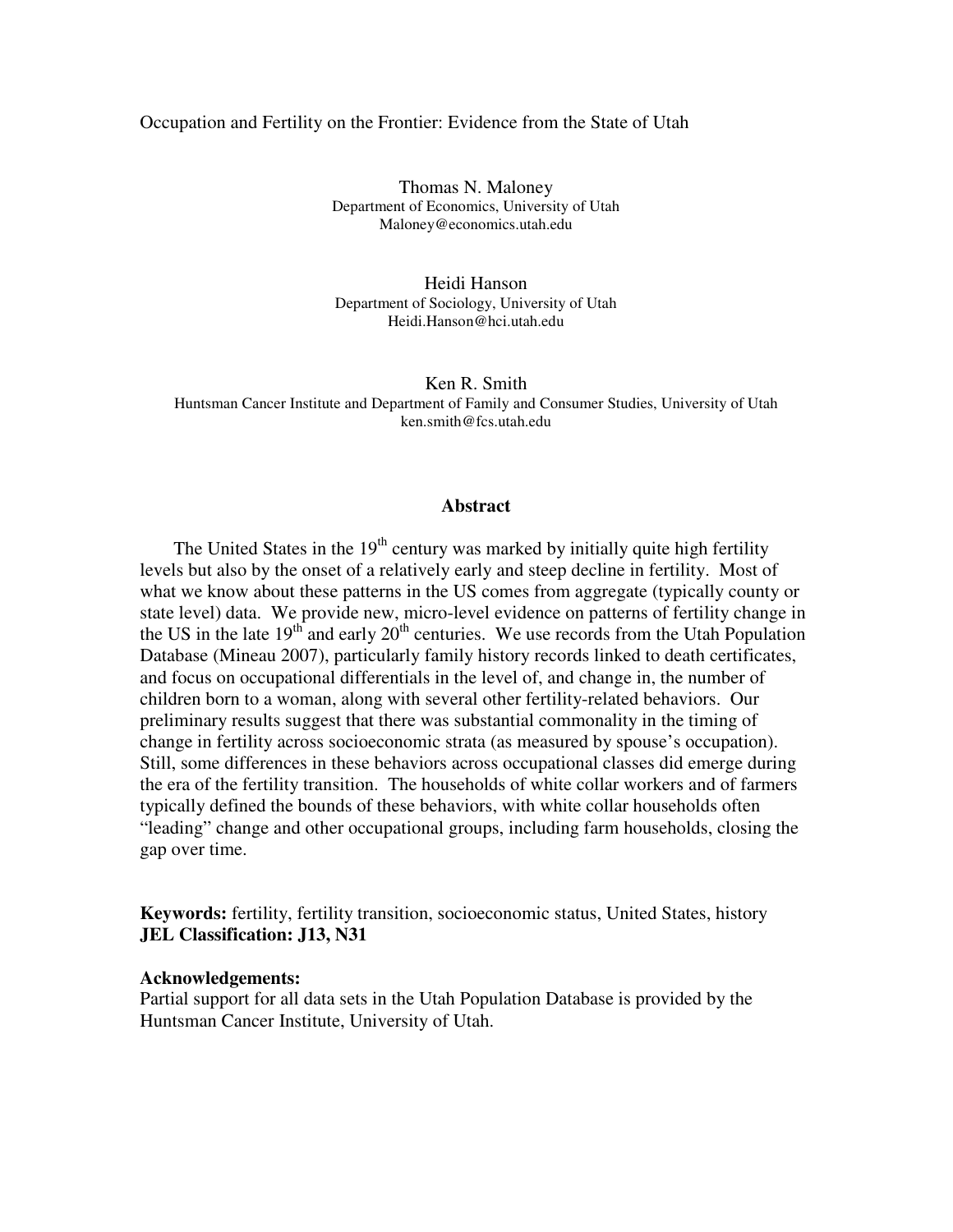Occupation and Fertility on the Frontier: Evidence from the State of Utah

Thomas N. Maloney, Department of Economics Heidi Hanson, Department of Sociology Ken R. Smith, Huntsman Cancer Institute and Department of Family and Consumer Studies University of Utah

December 2012

Corresponding author: Thomas Maloney, [Maloney@economics.utah.edu.](mailto:Maloney@economics.utah.edu) Prepared for a panel on "Social Class and Fertility Before, During, and After the Fertility Transition," Social Science History Association Meetings, Vancouver, B.C., November 2012. Partial support for all data sets in the Utah Population Database is provided by the Huntsman Cancer Institute, University of Utah.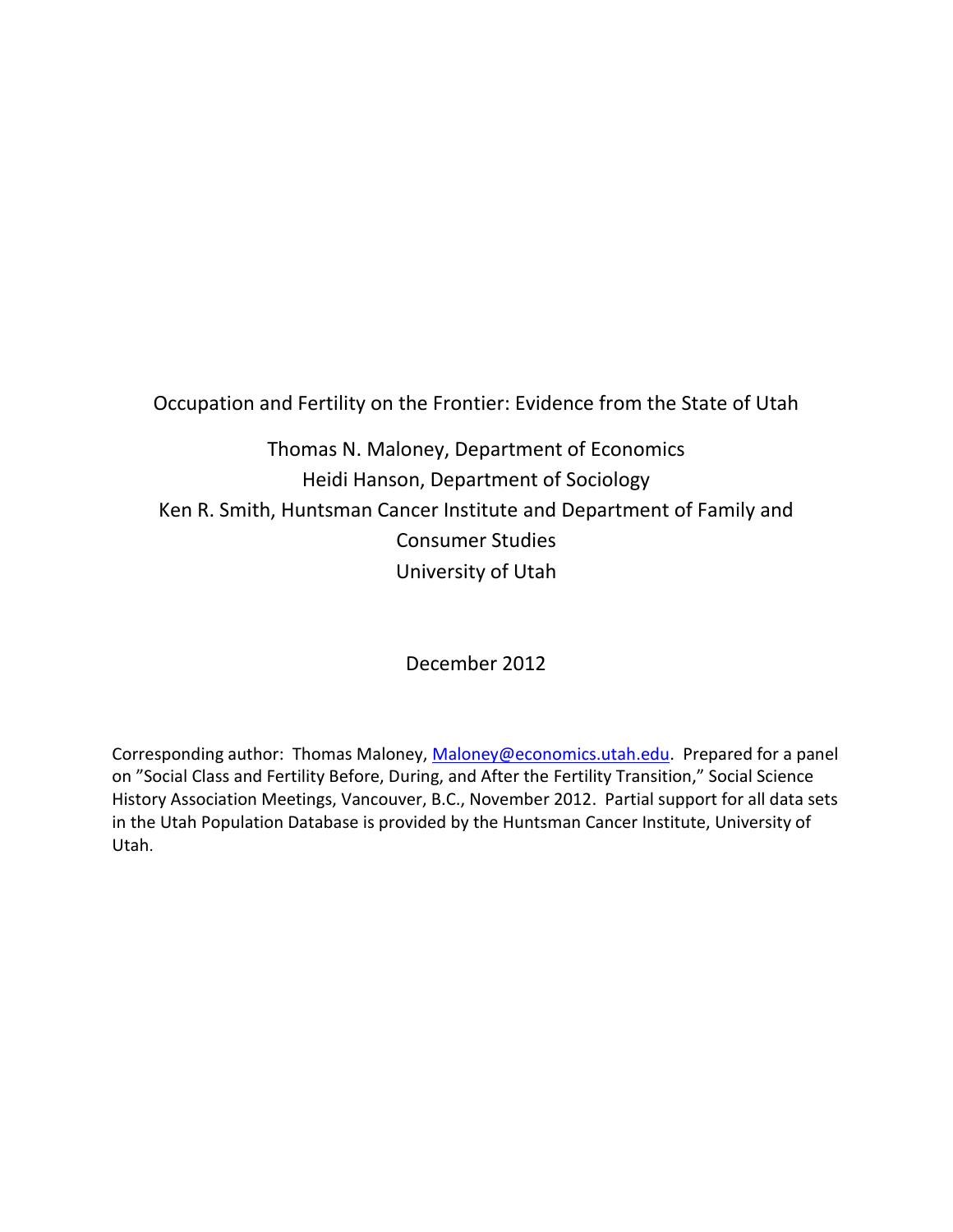The United States in the 19<sup>th</sup> century was marked by initially quite high fertility levels but also by the onset of a relatively early and steep decline in fertility. The US frontier was characterized by high fertility relative to the US norm, and regional differences between East and West are an important theme in the study of fertility patterns in the US in the 19<sup>th</sup> century. Even in the Western US, though, the move to lower levels of fertility is clearly visible among women born in the mid-1800s.

Most of what we know about these patterns in the US comes from aggregate data. Often, county- or even state-level measures of fertility (e.g., child/woman ratios) are compared to local economic and demographic parameters to gain insight into the sources of fertility differentials and to infer the sources of change over time. Guinnane's recent survey emphasizes the need for more micro-level evidence on the patterns and sources of fertility change, particularly micro-level evidence on wealth, income, and occupation differentials in fertility behavior (Guinnane 2011, p. 610). We take up this challenge by examining patterns of fertility change in the state of Utah in the late  $19<sup>th</sup>$  and early  $20<sup>th</sup>$  centuries. We use records from the Utah Population Database (Mineau 2007), particularly family history records linked to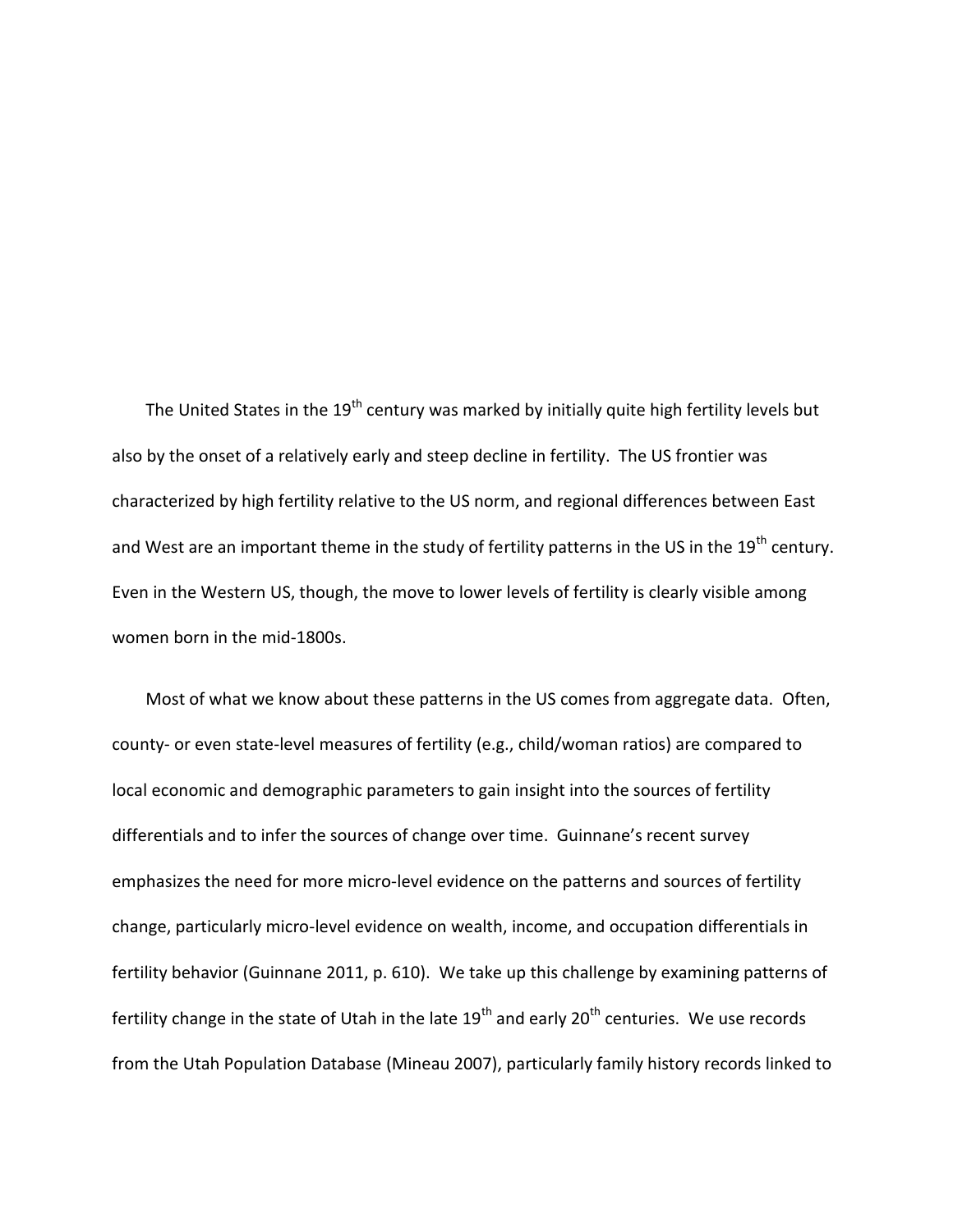death certificates, and focus on occupational differentials in the level of, and change in, the number of children born to a woman, along with several other fertility-related behaviors: age at marriage, age at first birth, age at last birth, and length of birth intervals. Our preliminary results suggest that there was substantial commonality in the timing of change in fertility across socioeconomic strata (as measured by spouse's occupation). Still, some differences in these behaviors across occupational classes did emerge during the era of the fertility transition. The households of white collar workers and of farmers typically defined the bounds of these behaviors, with white collar households often "leading" change and other occupational groups, including farm households, closing the gap over time.

#### Economic Determinants of Fertility Differentials in the US

While economic historians and other social scientists have examined connections between the economy and fertility behavior over the long-term in the US, the patterns that have driven these investigations have been regional rather than across occupational strata. Much of this work focuses on differences in the level of rural fertility specifically, with rural fertility increasing as one moves from East to West. In a classic examination of these patterns, Easterlin (1976) ties fertility differences to differences in the rate of change in land values and to a bequest motive on the part of parents: Where land values were rising rapidly (in the West), rural parents felt able to give several children an adequate start in life. Where land values, though high, were not rising, farm families had an incentive to limit their fertility in order to give a smaller number of sons an adequate transfer of cash or land. Sundstrom and David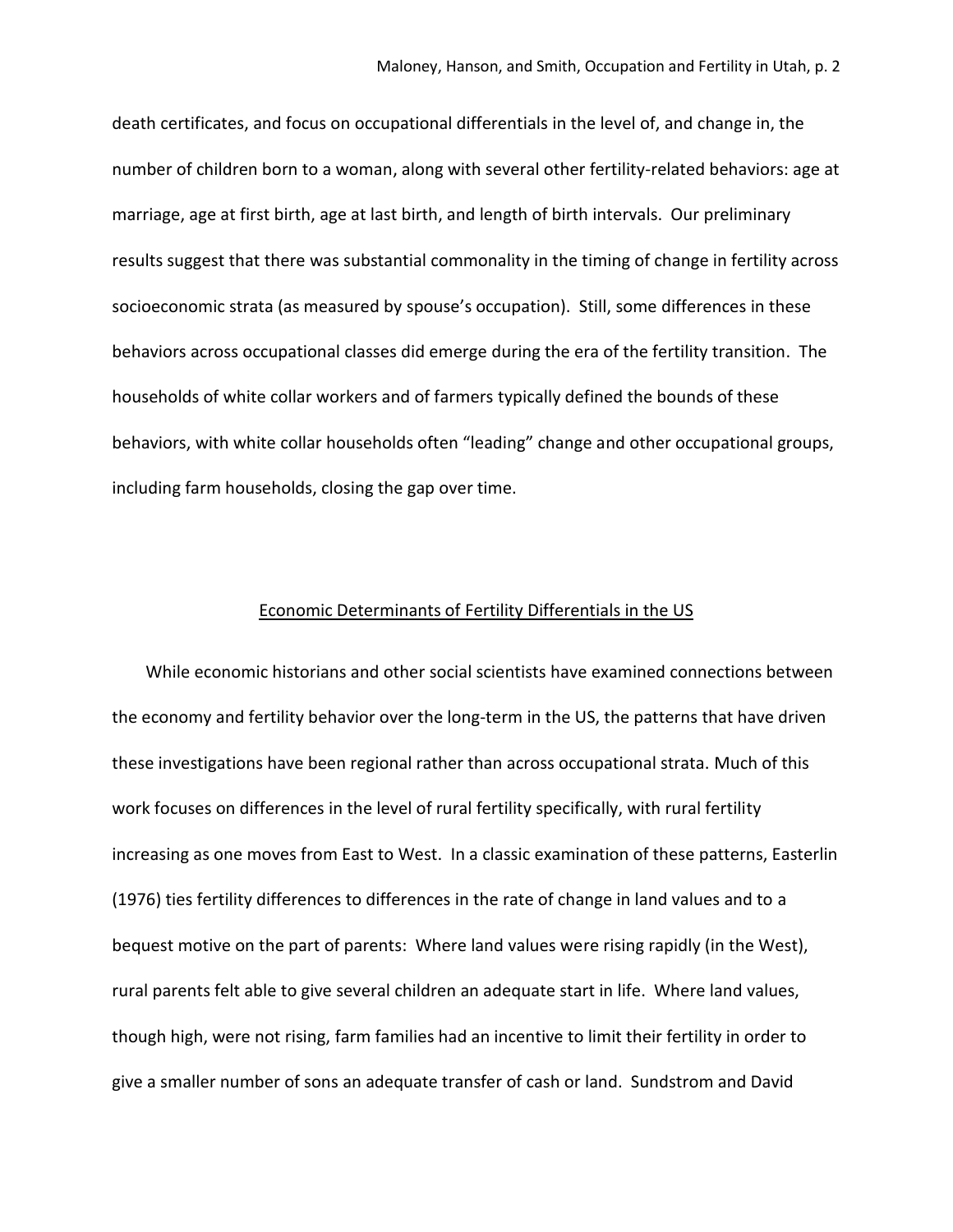(1988), in examining the same regional differences in fertility, argue that such transfers were the result of a bargaining process in which land was given to a son in exchange for support of his parents in old age. Sundstrom and David also emphasize that the specific "rate of exchange" of wealth transfers for old age support depended on the bargaining power of children and thus on the availability of alternative sources of income for these children. Where opportunities in manufacturing work were more widely available (the East, initially), children were less dependent on wealth transfers from parents and would provide less support to parents in exchange for these transfers. These facts led parents to search for other ways to support themselves in their old age, and they reduced their fertility as they increased their investment in other forms of saving.

While both of these studies connect fertility patterns in the US to economic change, they rely on aggregate data and do not directly observe fertility differentials between families in different economic circumstances. Steckel (1992) brings microdata to the examination of geographic differentials in US fertility by linking households from the 1850 US Census to the 1860 Census and calculating the number of children added by married couples during this decade. He then examines the correlation of "children added" with various measures related to Easterlin's and Sundstrom and David's competing hypotheses, including the value of real wealth held by the household, the extent of local manufacturing employment, and the presence of banks (as an alternative form of saving) in the state. Of these measures, banking density carries the strongest (negative) relationship with the number of children added by families in the 1850s. Steckel's micro-level data also allow him to look at occupational differentials in fertility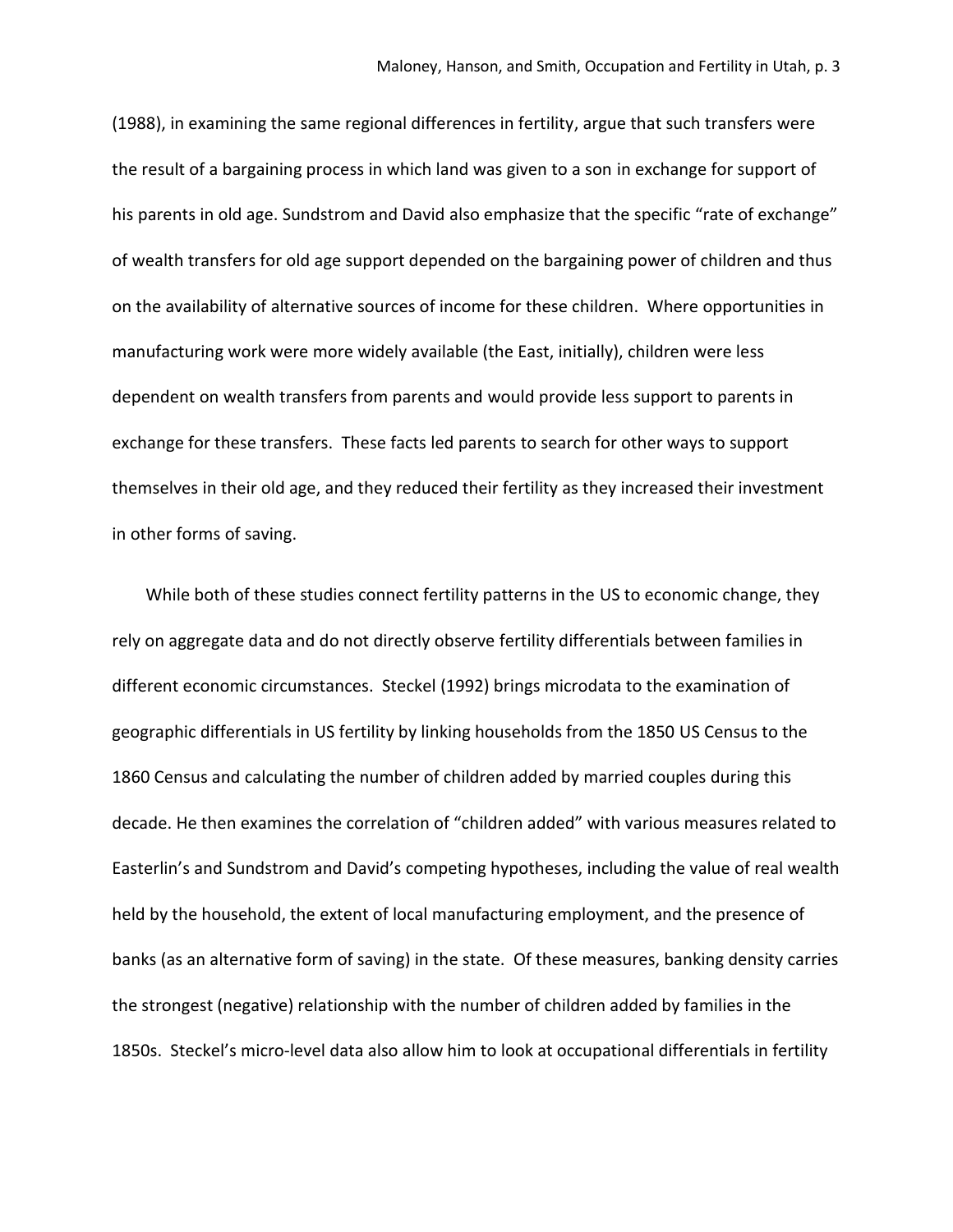behavior. He finds that the families of both white collar and skilled blue collar workers added fewer children in the 1850s than did the families of farmers or unskilled workers.

Guinnane et al (2006) also employ micro-level Census data, in their case the 1910 Census, to examine fertility differentials across groups. Their main interest is in patterns of fertility among first and second generation Irish immigrants, though they incorporate information on occupation and home ownership as well. For native born children of native parents, their occupational ranking of childbearing behavior roughly matches that found by Steckel for the 1850s: higher levels of fertility among agricultural workers and the less skilled, and lower levels among professional and clerical workers. This gradient is not present among Irish immigrants, however. Among the second-generation Irish, professional and clerical work is correlated with reduced fertility, but agricultural work is not correlated with high fertility (compared to lower skilled workers).

Murray and Lager's (2001) study of fatherhood among men who graduated from Amherst College between 1861 and 1899 turns up interesting and nuanced occupational differentials in fertility. When Murray and Lager limit their analysis to men fathering at least one child, they find that physicians had fewer children than men in other occupations (businessmen, lawyers, teachers, ministers and others). They attribute this differential to knowledge of more effective contraceptive practices among physicians, though they also note that physicians in this era often saw patients in their own (the physicians') homes, which may have created an extra incentive to limit family size.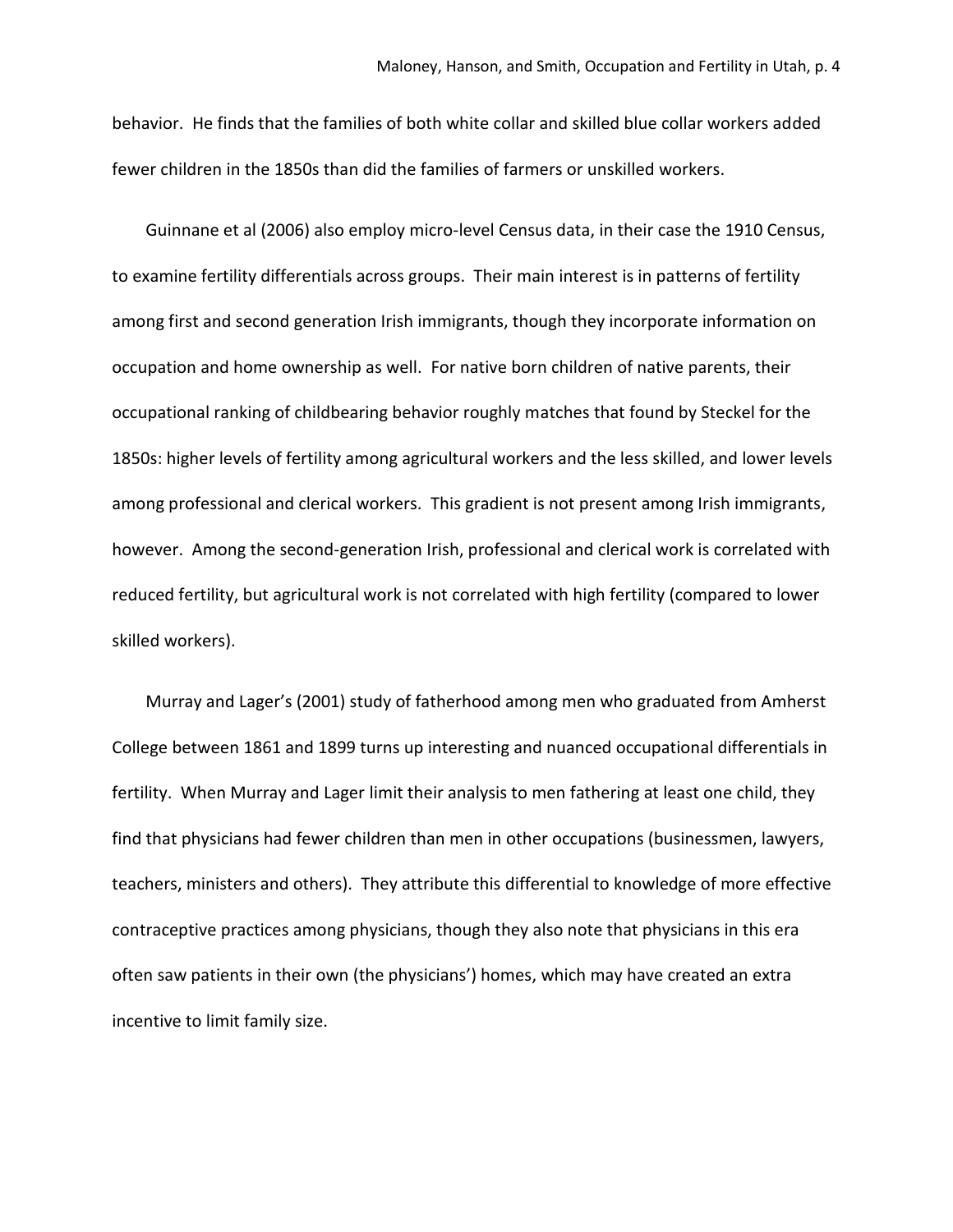#### The UPDB and Micro-level Evidence on Fertility in Utah

Micro-level studies of occupational differentials in fertility in the US in the late 1800s and early 1900s have identified some of the patterns we would likely expect: higher levels of fertility among farm families, and lower levels among professional and white collar workers. In general, these studies rely on cross-sectional evidence on fertility. Even Steckel's study, which does link individuals across Censuses and measures realized fertility in one decade, covers a fairly narrow period of time for just 638 families.

Our data come from the Utah Population Database (UPDB). The core of the UPDB is information on over 185,000 three-generation families identified on "Family Group Sheets" from the archives at the Utah Family History Library. These genealogical records provide data on migrants to Utah and their Utah descendants for more than 1.6 million individuals born from the early 1800s to the mid-1970s. The full UPDB now contains data on nearly 7 million individuals due to longstanding and on-going efforts to add new sources of data and update records as they become available. Because these records include basic demographic information on parents and their children, fertility and mortality data are extensive with coverage up to the present. Importantly for our purposes, they allow us to follow individuals from several birth cohorts throughout the course of their own childbearing, rather than limiting us to a single cross-section or a limited window of observation. $<sup>1</sup>$ </sup>

The UPDB has already been used to study fertility patterns on the frontier in the era of fertility transition. Bean et al (1990) collects many of the important findings from this work.

l

 $1$  More detail on the breadth and quality of each component data source is available on the UPDB website *http://www.hci.utah.edu/groups/ppr*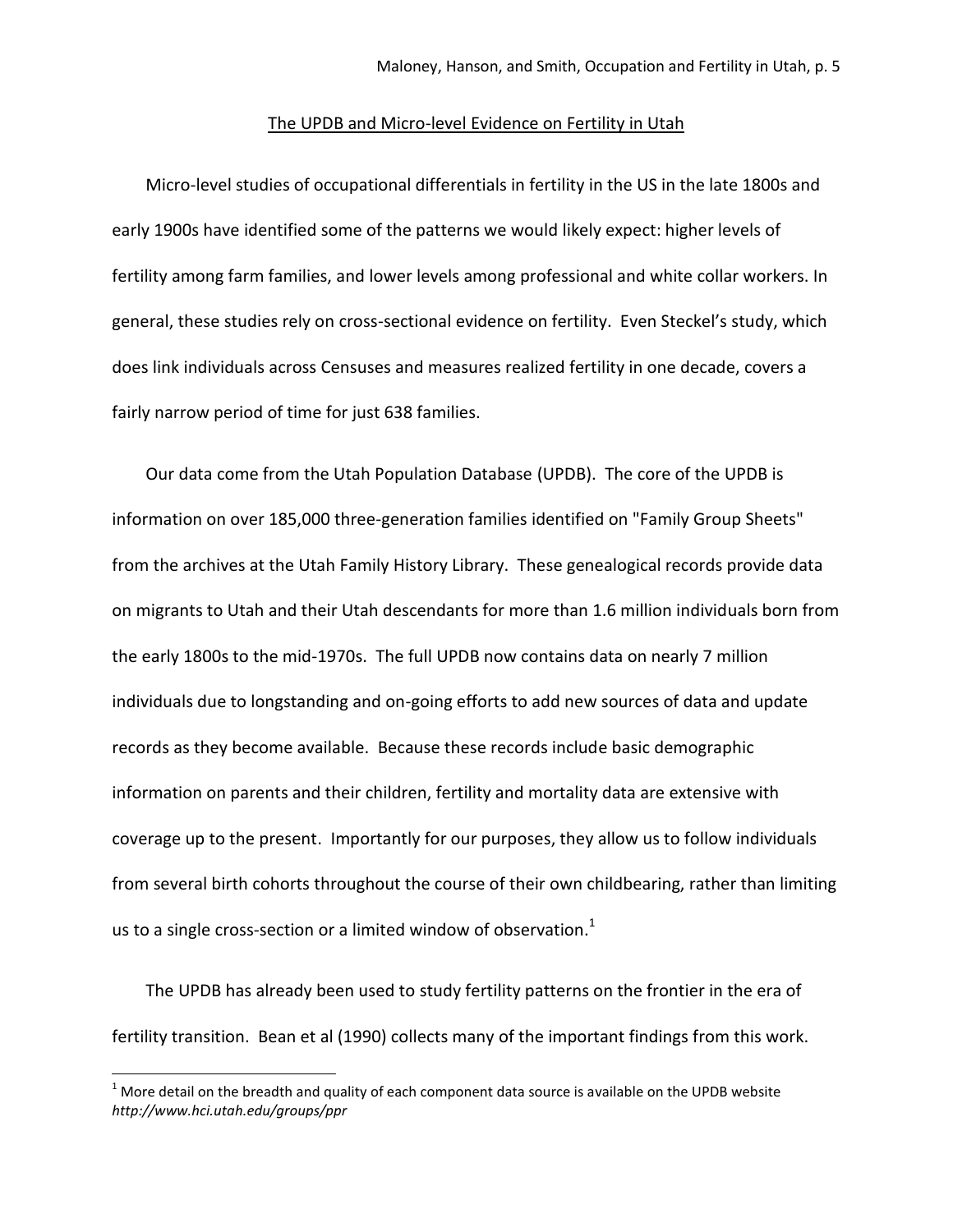They do not directly incorporate occupation into their analysis but rather emphasize geographic differentials within Utah, between the more urban Wasatch front and the much more sparsely populated outlying areas, along with differentials by place of birth and by religious identity (between members of the Church of Jesus Christ of Latter Day Saints and others). Bean et al identify the 1860-1869 birth cohort as the first to be characterized by substantial fertility limitation. Fertility differentials between geographic groups increased at this time, with more persistent urban residents, especially those less attached to the church, engaging in greater fertility limitation. Within the context of these growing differentials, though, the authors also emphasize the common timing of fertility change across groups: the shift toward later marriage, later age at first birth, longer birth intervals, and ultimately smaller families was quite broad beginning in the 1860s (dating by mother's birth). They see this common timing as evidence in favor of an "adaptation" to broadly-felt social and economic changes, including the influence of a larger non-LDS population in Utah, greater residential diffusion within the state, the declining influence of charismatic founding leaders in the LDS church administration, and greater incorporation of the state into the broader US economy.

In a recently published study relying on UPDB data, Jennings et al (2012) investigate intergenerational correlations in fertility in Utah, both between mother and daughter and between mother-in-law and daughter-in-law. Correlations between mothers' and daughters' fertility emerged beginning in the 1870s, when fertility limitation was becoming more generally apparent. The authors note that these correlations could operate through "ideational change," as new values are passed from parent to child, but they could also represent the effects of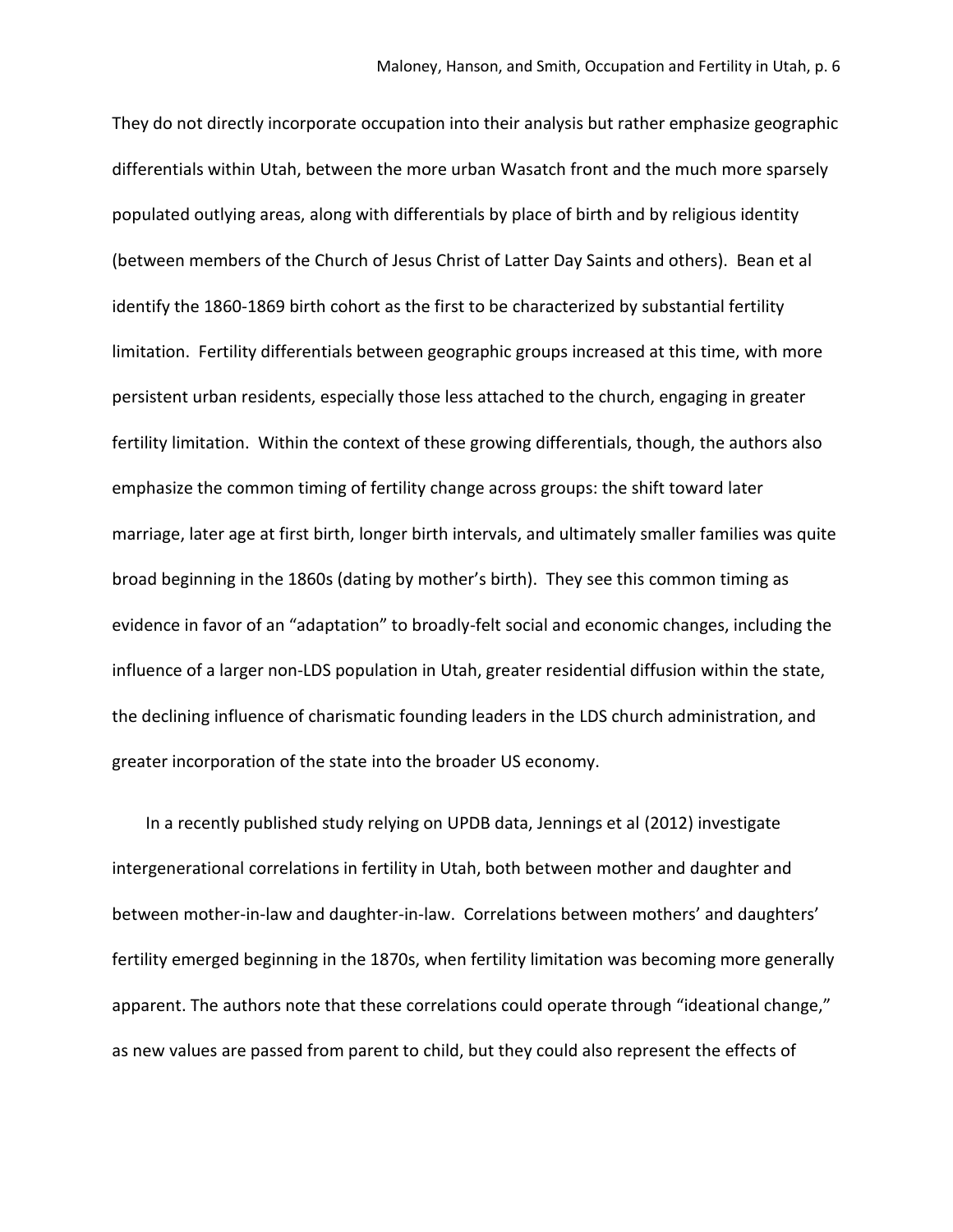intergenerational correlation of economic status, which is not directly measured in their analysis.

#### Occupational Differences in Fertility in Utah

In this paper, we build on the work of these authors by adding occupation to the analysis of fertility change in Utah. Our information on occupation comes from death certificates which are linked to family history records. These death certificates begin in 1904, allowing us to identify the occupation of individuals who died in that year or later. We interpret the information on the death certificates as identifying an individual's "usual occupation" over the course of their work life.<sup>2</sup> We believe this measure of occupation to be a good indicator of socio-economic status in a way that may be superior to an occupation observed in a cross-section, such as a decennial Census. It does, though, omit any information on job change or on the variety of employments that might have been held at a point in time. This may have been especially relevant in the earlier years of the settlement of Utah, when church authorities established policies aimed at territorial self-sufficiency, which could have resulted in individuals being engaged in a variety of kinds of activity simultaneously (Bean et al p. 56-7).

Our goal is to discover whether the timing and path of the fertility transition differed by occupational group. To limit the number of confounding variables that might be at play, we restrict our sample to women who were born in Utah between 1850 and 1919; so, for instance,

 $\overline{a}$ 

 $2$  Current instructions regarding the recording of occupations on death certificates emphasize the importance of reporting the "usual" or longest-held occupation of the decedent and specifically emphasize that "retired" or "unemployed" should not be entered (US Department of Health and Human Services 2012, p. 5-6). Only about one-third of one percent of records (198 records) that otherwise met our sample selection criteria had spouses' occupations coded as "retired." We are therefore confident that a usual occupation was reported even in cases in which the individual had stopped working.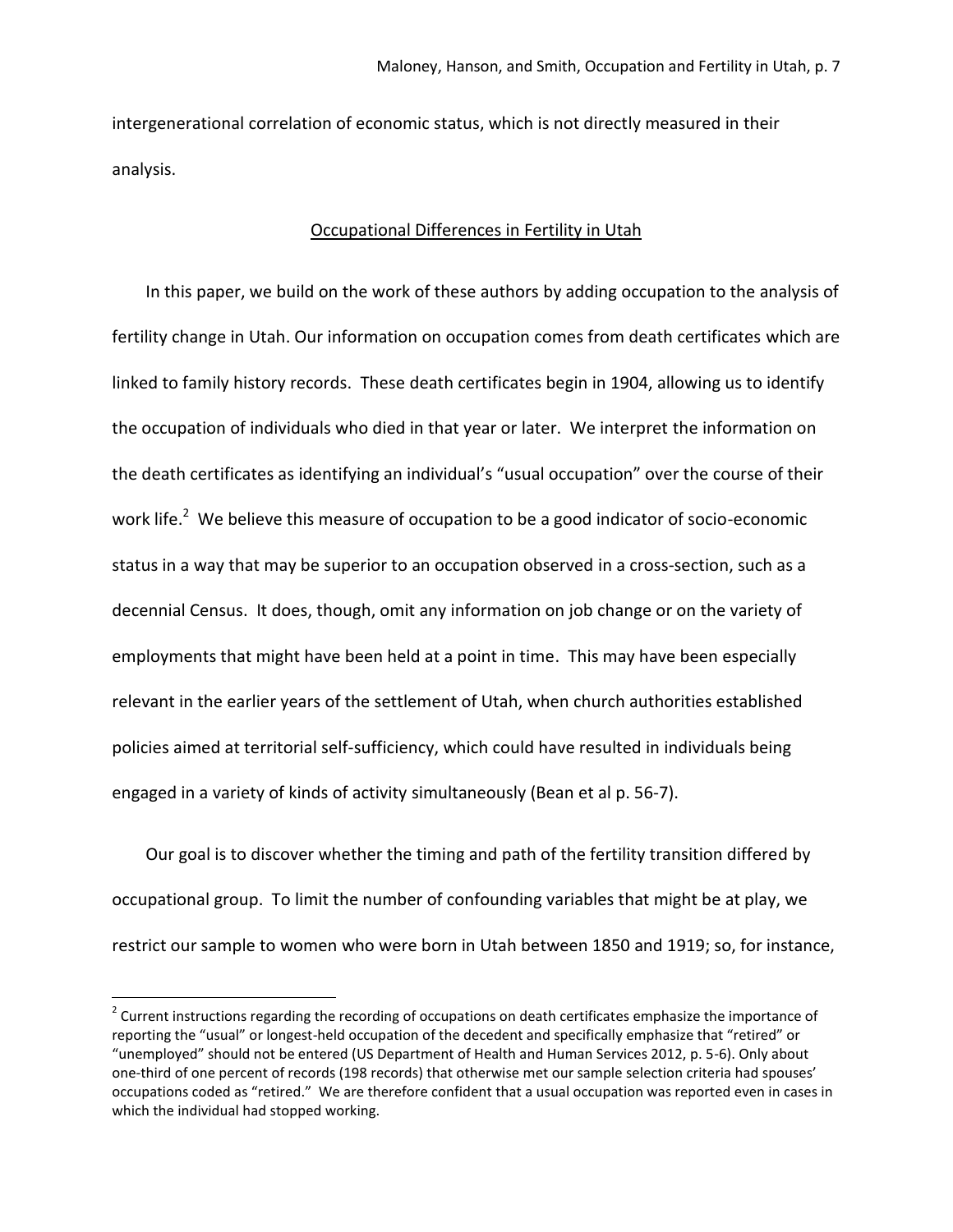we do not consider the immigrant-native differences that Bean et al examine. We also limit our sample to women who married once, remained married to that one spouse through age 50, and had at least one child. Finally, we exclude women for whom spouse's occupation is unknown, unreported, or insufficiently detailed to classify, and for a very small number of cases in which spouses were reported to be in the military. Table 1 indicates the number of women in each ten-year birth cohort in our data set, rising from 1,470 in the 1850s cohort to over 13,000 in the 1910s cohort.

Occupations in the UPDB have been coded into categories based on the 1990 Census occupation and industry schemes. We use the occupation listing to create five broad categories of workers: white collar workers (large groups in this category include accountants and auditors, sales workers, supervisors and proprietors, and general office clerks), service workers (including protective service as well as janitors and cleaners), farmers, blue collar craft and skilled construction workers (including construction supervisors, carpenters, mining machine operators, and production supervisors), and operatives and laborers (including truck drivers, locomotive operating occupations, and undifferentiated laborers).<sup>3</sup> Our observations begin with women born in 1850, soon after the Mormon pioneers entered the Utah territory, and the occupational distribution reflects the importance of agriculture in these early years: about twothirds of the women in our 1850s birth cohort were married to farmers (see Table 1). By the

 $\overline{\phantom{a}}$ 

 $^3$  For white collar workers, we use Census 1990 occupation codes 3 to 391. For service work, we use 403 to 469. For farmers, we use 473 to 499. For craft and construction workers, we use 503 to 699. For operatives and laborers, we use codes 702 to 890. We have insufficient information to classify spouse's occupation into a 1990 Census category for 17,158 women, roughly 25% of the women who otherwise meet our selection criteria. 1,873 women are excluded because the spouse was reported as being in the military (97 records), retired (198), a homemaker (13), a student (2), a volunteer (1), not working (60), in an unknown occupation (1), or with no reported occupation (1,501).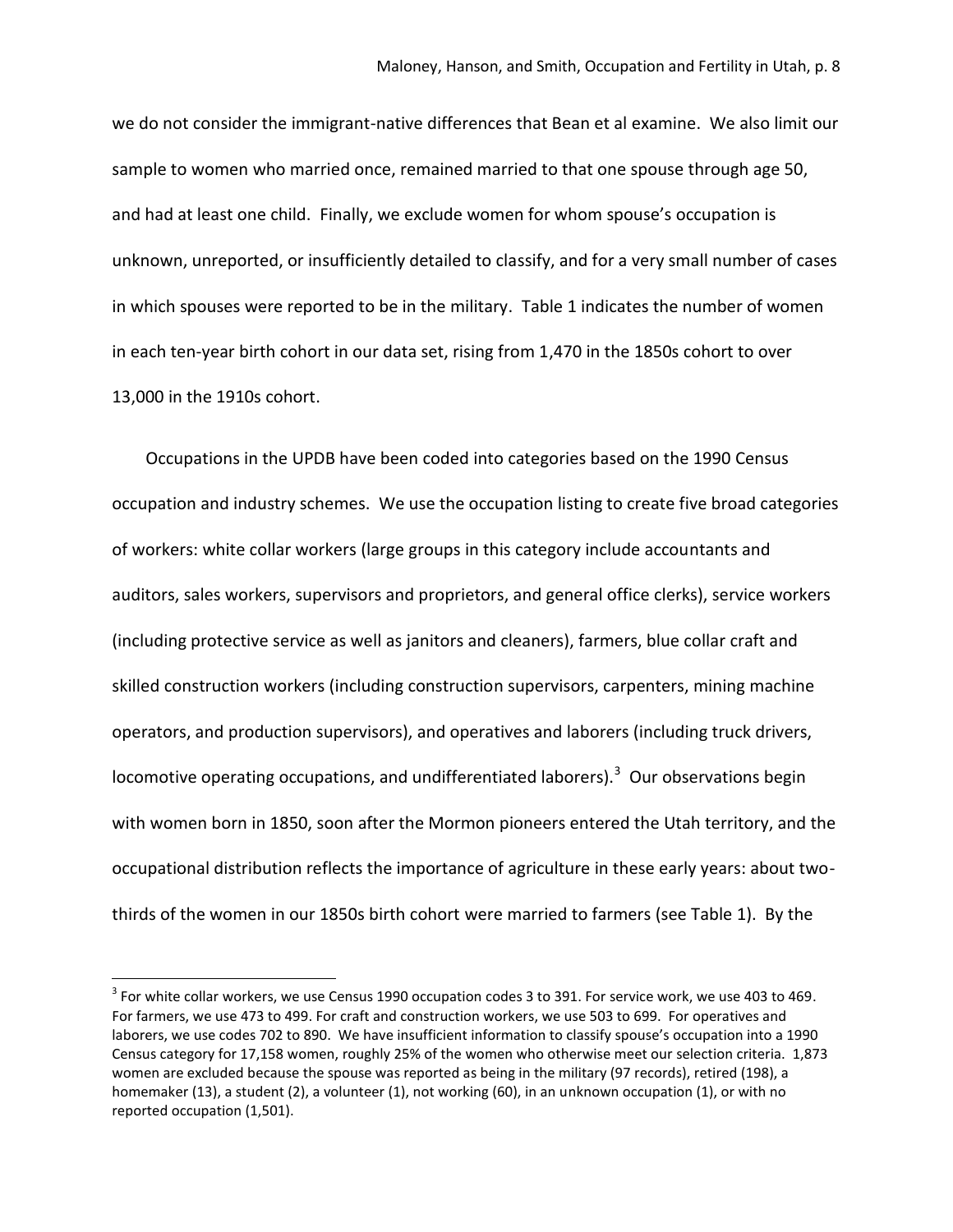1880s birth cohort, though, the share of these women who were married to farmers had fallen below half, and the farming share was only 15 percent among the husbands of the 1910s birth cohort. White collar occupations and both craft and operative/laborer blue collar positions grew substantially in importance in these years.

This scheme provides a rough SES ranking but also highlights other occupation-related factors that may affect the timing of family formation and fertility levels. Farm families typically "produced their own work force," which promoted higher levels of fertility, while white collar work might require longer periods of schooling or training, which could delay family formation. Periods of training for craft workers could have a similar impact. This categorization might also map into differences in education and exposure to new ideas, though we do not have access to independent information on literacy or education level in these data.

In addition to the woman's birth cohort and her spouse's occupation, we control for several other factors that were correlated with family size in Utah in this era. One factor of obvious importance is membership in the LDS Church. The UPDB contains information on baptism and endowment dates from family history records, and this was used to classify individuals as active members of the church, inactive members, or non-members. Individuals were considered active church members if endowed before age 40. $^{4}$  Individuals with a baptism but no endowment date were considered inactive. Those with no recorded baptism were considered non-LDS. Active LDS women make up about three-fourths of our sample through the 1900s cohort before falling to about 67 percent of the 1910s cohort. The inactive LDS

l

 $^4$  An endowment ceremony is a formal ceremony recognizing a high level of commitment to living in accordance with church teachings.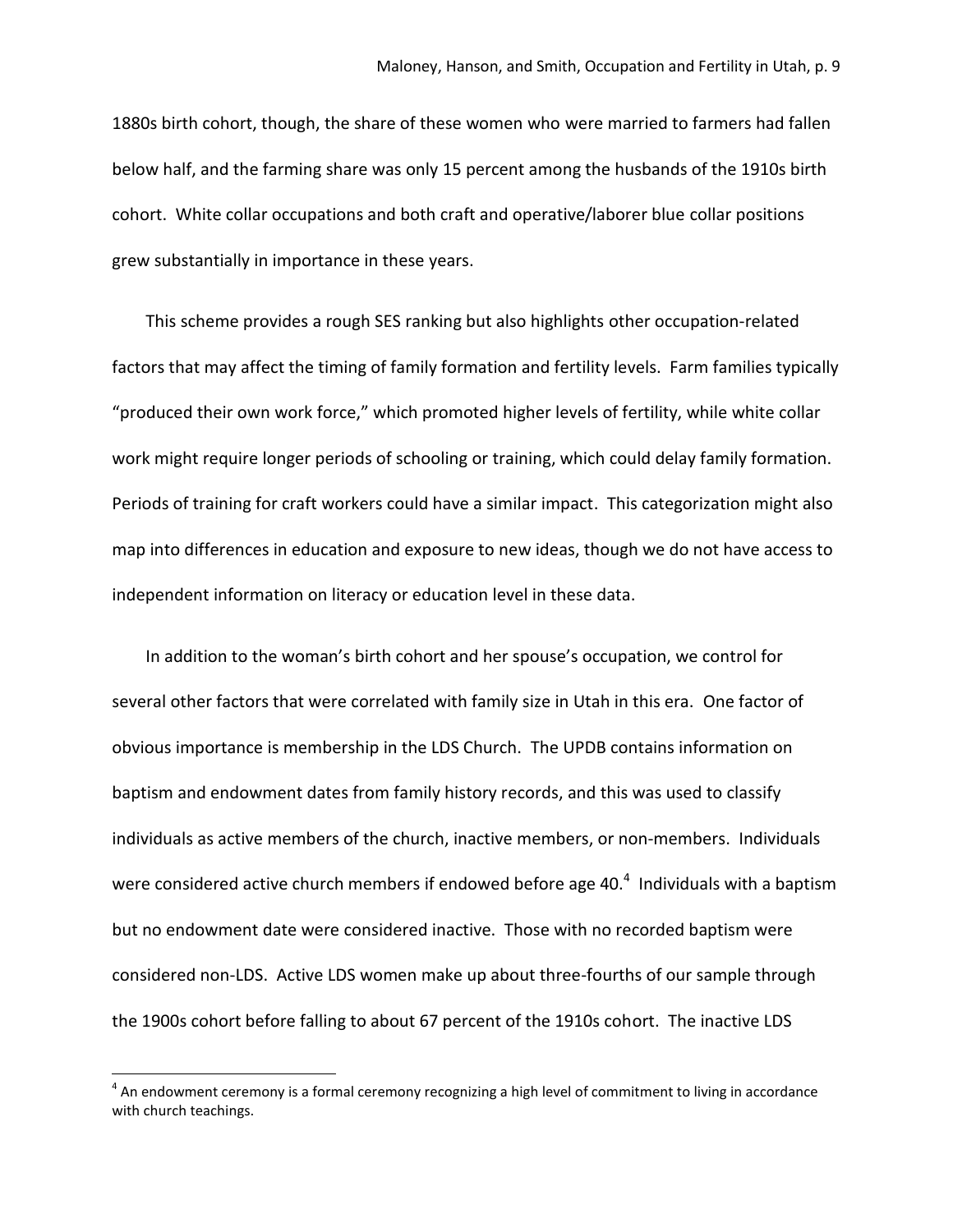group grew fairly steadily in importance, rising to nearly one fifth of the sample in the 1910s cohort. The non-LDS group grew primarily in the last cohort.

Bean et al demonstrate the importance of geographic fertility differentials within Utah, so we also control for the woman's birth along the more densely populated Wasatch front (Utah, Salt Lake, Weber, and Davis counties). The Wasatch front share declines from 78 percent for the 1850s birth cohort to 46 percent among those born in the 1870s and changes little thereafter. Finally, we control for whether the woman had an occupation recorded on her death certificate. The number of women for whom an occupation was reported was less than four percent of the sample through the 1870s cohort but then rose rapidly to 29 percent among the 1910s cohort. Most commonly, these women were elementary school teachers, sales workers, secretaries, nurses, and cooks.

Before examining fertility behavior by occupational status, we present differences in children ever born along the dimensions discussed above: the woman's LDS status, her birth place, and her occupation. See Figures 1 and 2. In general, religious affiliation is correlated with fertility as we would expect, with active LDS women having just over one more child than non-LDS women on average, and with inactive LDS women having fertility levels in between these two extremes. While all of these groups experienced substantial declines in fertility between the 1850s cohort and the 1910s cohort, the gap between active LDS women and non-LDS women did not change dramatically over time (so this stable gap in number of children came to constitute a larger percentage difference as the total number of declined for all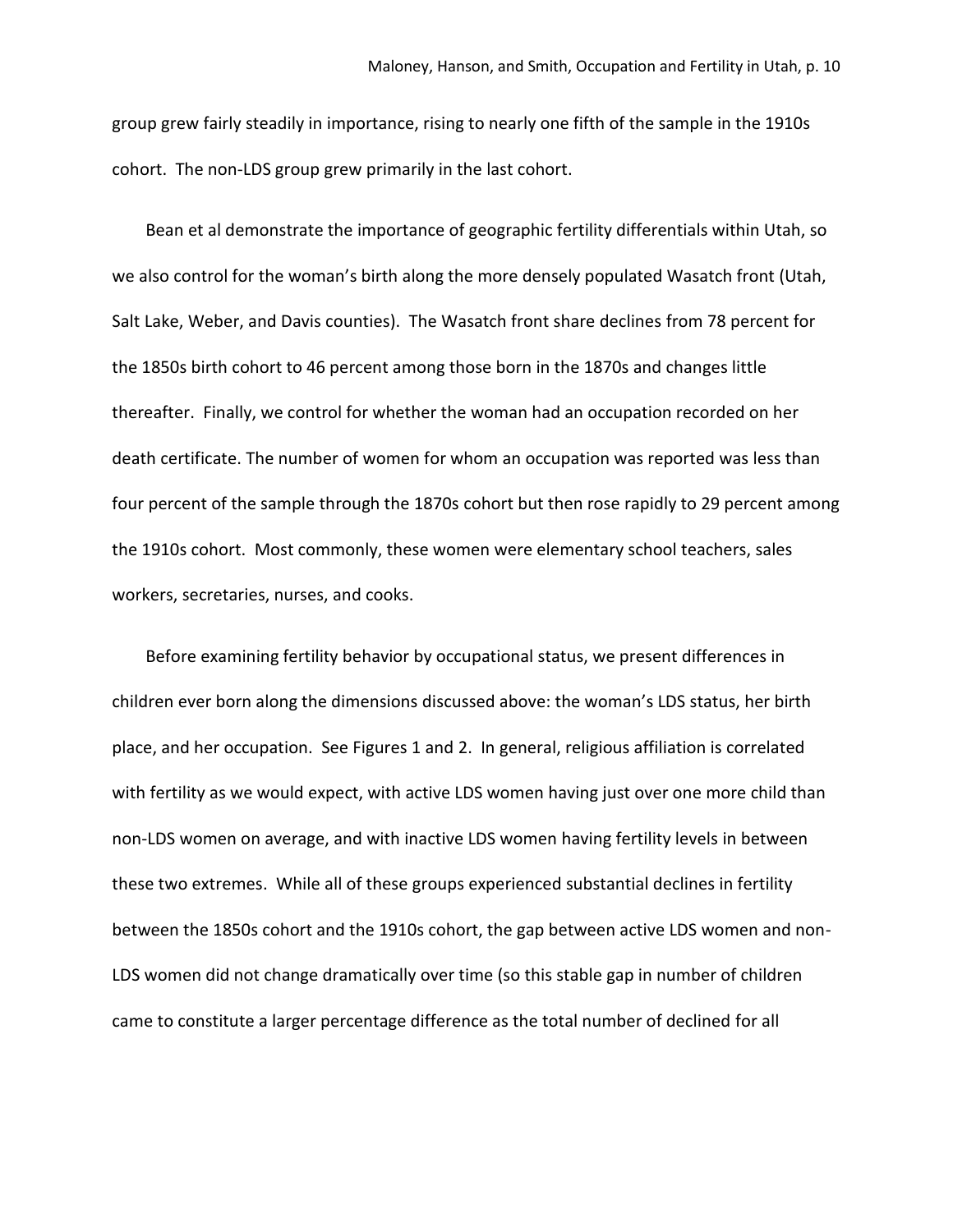groups). See Figure 3.<sup>5</sup> The fertility gaps between working and non-working women, and between Wasatch front residents and others, were not as large as the differences by religious affiliation. These gaps tended to grow in the early years of fertility decline and then become smaller as childbearing converged somewhat across groups at a new, lower level in the 1910s cohort.

Our primary interest, though, is fertility differences across spouse's occupation. Figures 4 through 11 present measures of several fertility related behaviors grouped by the spouse's occupation and the woman's birth cohort. White collar families and farm families generally define the bounds of these behaviors. The "leadership" of white collar workers in terms of increase in age at first birth is apparent in Figure 4. Age at first birth rose by over two years for this group between the 1850s and 1870s cohorts, leveled off, and then rose again somewhat after the 1890s. The gap between white collar workers and farmers on this measure rose on net by over half a year (see Figure 10), while the other occupational groups were largely "caught" by farm families on this measure by the end of our period. Much of the early rise in age at first birth for all groups was connected to rising age at marriage, and this was particularly true of white collar families (see Figure 5). After 1870, age at marriage stopped increasing, but first birth interval (the time in months between marriage and first birth) rose considerably for all occupation groups for cohorts born after the 1890s (Figure 6), driving the renewed increase in age at first birth visible in Figure 4.

l

 $^5$  For ease of presentation, all gaps in Figures 3, 10, and 11 are presented in positive terms (as absolute values), regardless of which group had the larger value.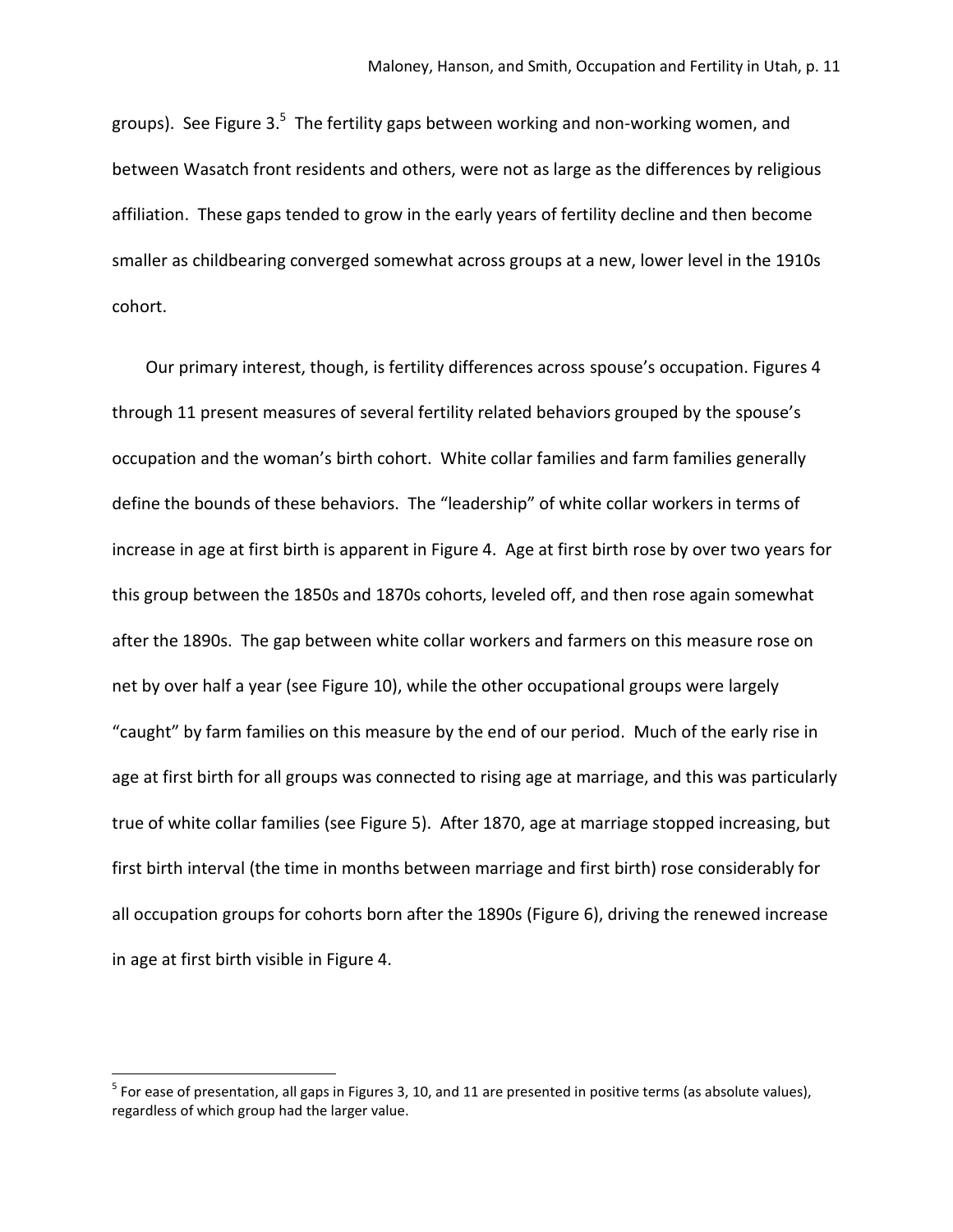While the increase in first birth interval is concentrated after the 1890s, the average interbirth interval (the average interval in months between each birth after the first) grew more gradually over time, with more modest acceleration after the 1890s (see Figure 7). The white collar – farmer gap in the length of the average inter-birth interval rose over the first four cohorts and then declined, taking on the shape associated with an innovation-diffusion pattern as the "leading" occupational group is caught to a degree by later-starting occupational groups (see Figure 11).

While white collar families are the outliers in terms of age at first birth, farm families are the outliers when we measure age at last birth (Figure 8). While the stopping age declined substantially for all categories, the gap between farmers and white collar workers grew by over two years through the 1890s birth cohort, and all other occupational groups were clustered close to white collar workers. The age at last birth then rose somewhat for what collar workers over the last two cohorts, approaching the stopping age for farm families by that point. Finally, the number of children ever born declined steadily for all occupation groups across birth cohorts from the 1850s through the first decade of the 20<sup>th</sup> century before flattening out (see Figure 9). As with most of these measures, the gap between the white collar families and farm families rose for several decades and then declined, concentrating around a new fertility level at about half the initial value (see Figure 10).

To more formally examine cross-occupational differences in the level and timing of change in these behaviors, controlling for factors such as the woman's employment status, her religious affiliation, and her birthplace, we estimate a series of regressions identifying the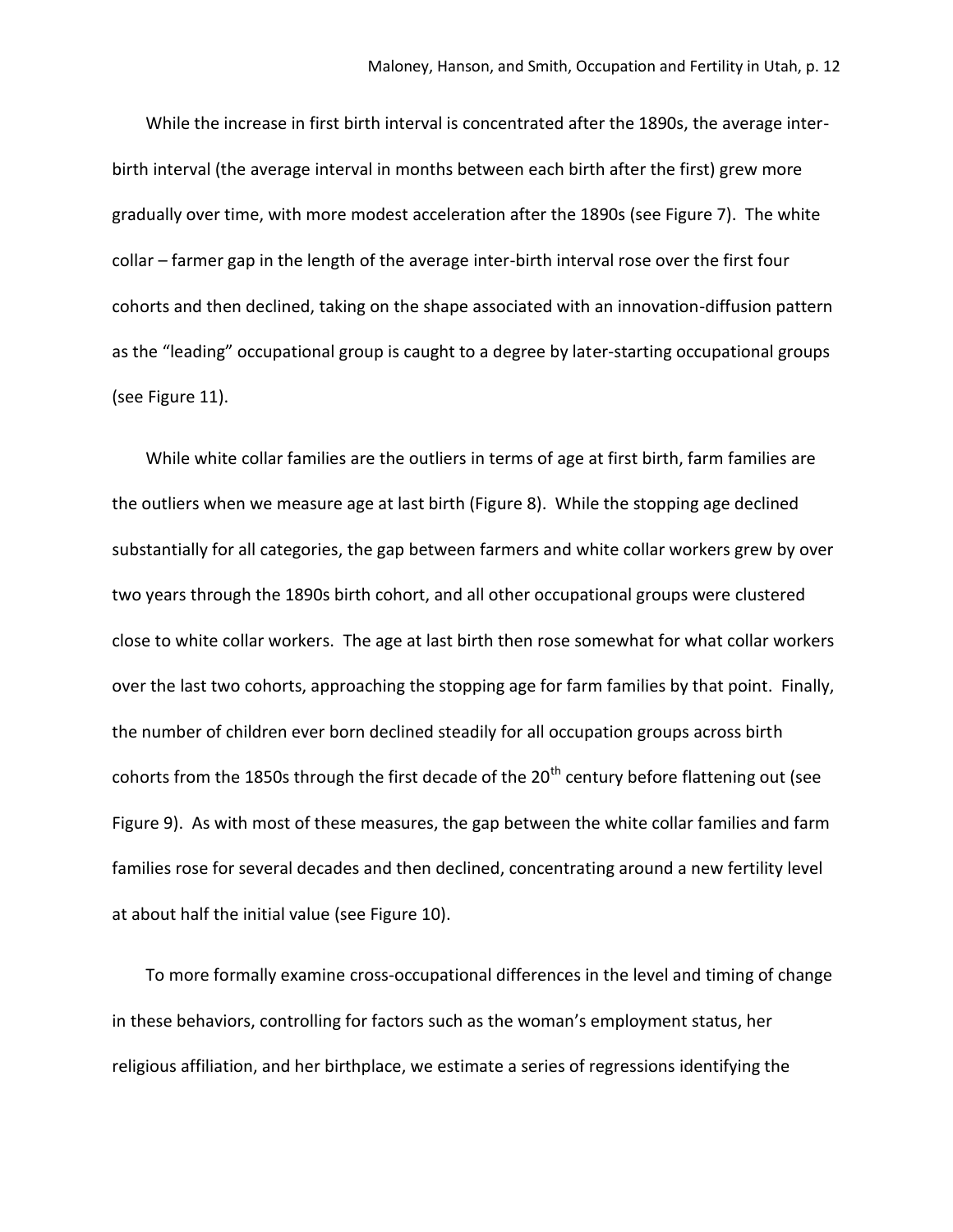correlates of age at first birth, first birth interval, average inter-birth interval, age at last birth, and children ever born, incorporating dummy variables for spouse's occupational category and the woman's birth cohort along with interactions of occupation and cohort. We control for the woman's age at marriage, religious affiliation, place of birth (on the Wasatch front or elsewhere in Utah), and whether or not she had a reported occupation.

Results for age at first birth are found in Table 2. The main cohort effects indicate a general rise in age at first birth by the 1880s, relative to the 1850s birth cohort. Though there is some "backsliding" in the 1890s cohort, age at first birth increases across cohorts from the 1870s to the 1880s, from the 1890s to the 1900s, and from the 1900s to the 1910s (in pairwise tests using a p value of .05). There are no cross-occupational differences in the main effects. However, the rise in age at first birth for white collar families exceeded the increase for farm families in both the 1900s and 1910s birth cohorts.

Similar results for first birth interval are reported in Table 3. Not surprisingly, these match the results for age at first birth rather closely, with a general increase across cohorts visible by the 1880s, though the stagnation in the increase in the 1890s is more pronounced than for age at first birth, so that the birth interval in the 1890s cohort is not statistically different from that in the 1850s cohort. There are again no initial differences across occupations in the main effects, but white collar families are characterized by greater increases in first birth intervals, compared to farmers, by the 1900s. In this case, craft workers also develop longer first birth intervals by the 1910s.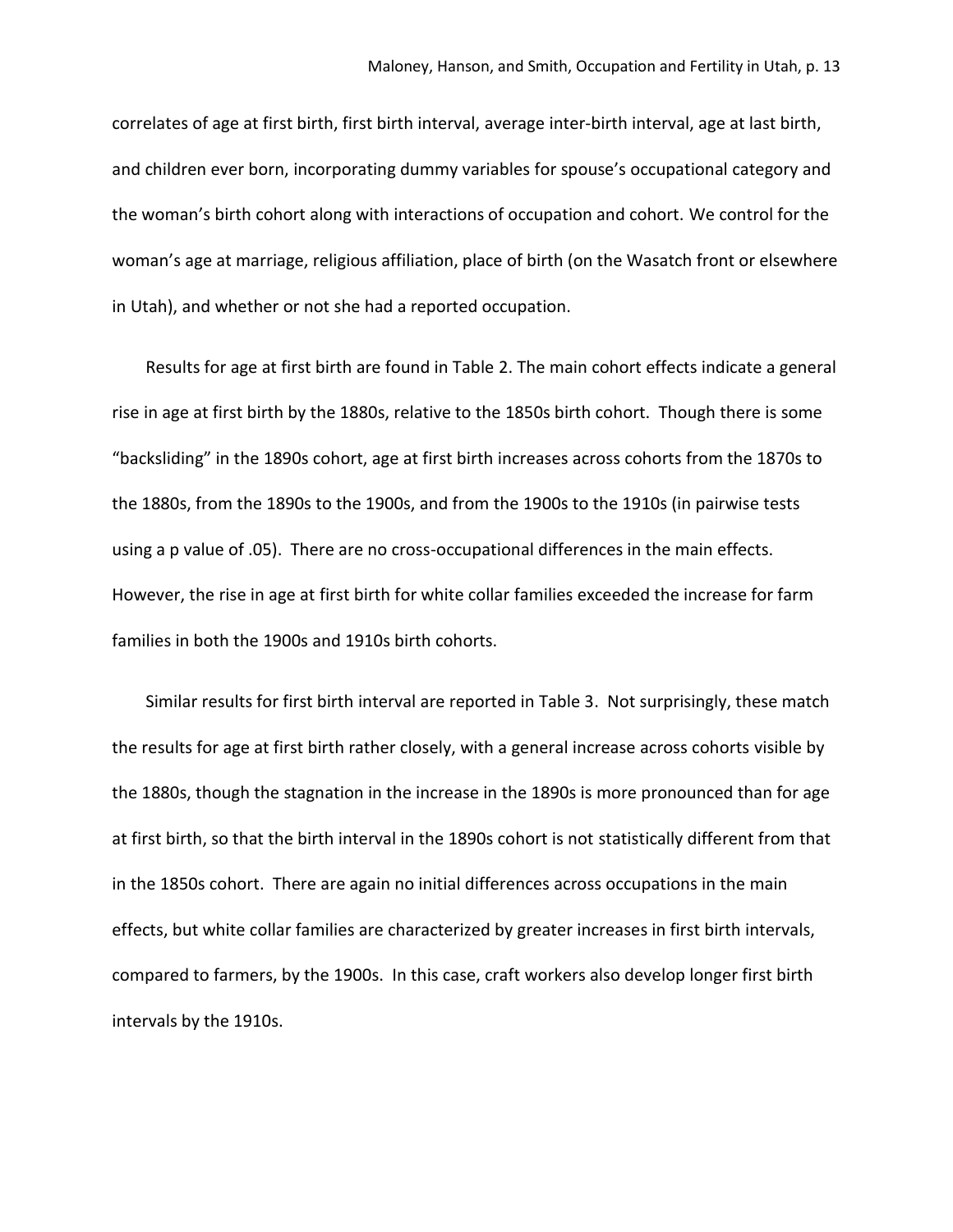The pattern of change for average inter-birth intervals is somewhat different (see Table 4). Here, an increase in the main cohort effects is present from 1860 on, with intervals increasing monotonically through the 1910s (without the loss of ground in the 1890s apparent in the age at first birth and first birth interval results). White collar families always have longer average birth intervals than do farm families (as is evident in the main occupation effects), but there is no statistically significant difference in the timing or path of change across occupations.

As with average inter-birth intervals, age at last birth begins to change substantially in the 1860s birth cohort, and this decline in the age at stopping is substantial and sustained through the 1900s cohort (see Table 5). There are no differences across occupations in the main effects (i.e. no differences from farm families and no other differences in pairwise tests). However, the pace of decline in age at last birth for white collar families exceeds that for farm families by the 1870s cohort, and this statistical difference persists through the 1890s cohort. Both groups of blue collar workers (craft and operative/laborer) experienced greater declines in age at last birth than did farm families in both the 1880s and 1890s birth cohorts. The differential pace of decline in age at last birth for service workers' families, compared to farm families, is of a similar magnitude. However, the number of service workers is fairly small, and none of their interaction effects are statistically significant at conventional levels. There are no differences across any other occupation pairings in the interaction effects.

Finally, the pattern of change in children ever born is similar to that in age at last birth, with statistically significant declines across birth cohorts from the 1860s on (see Table 6). $^{6,7}$  White

l

 $6$  We model the number of children ever born with a poisson distribution of the log of the number of children. All other models are OLS.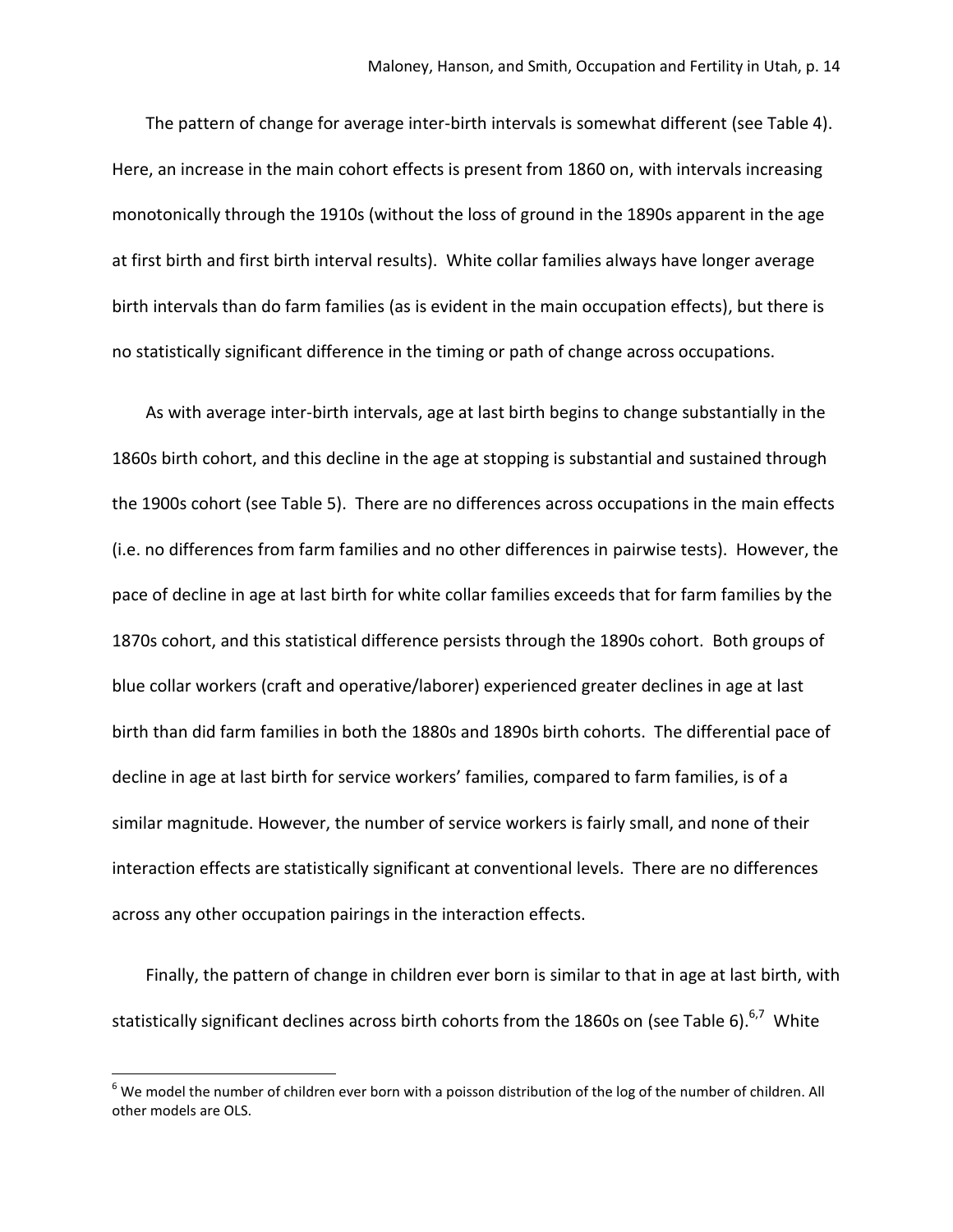collar families begin with a lower level of childbearing than is found among farm families, and they also experienced larger reductions from the 1870s through the 1900s. Service workers' families had greater reductions in childbearing than did farm families in both the 1890s and 1900s birth cohorts, craft workers' families had greater reductions from the 1870s on, and operative and laborers' families had greater reductions from the 1880s through the 1900s cohorts. There are no other pairwise differences in the occupation main effects. White collar families had greater decreases in childbearing than did operative/laborer families in the 1890s cohort, though craft workers' families had greater reductions than did white collar families in the 1910s cohort.

Our control variables generally have statistically significant and right-signed coefficients. The one exception is in terms of the effect of the woman's own employment on average interbirth interval. This effect is very small and not statistically significant. It may be that the occupation reported on these women's death certificates reflects employment before childbearing, as it affects age at first birth and first birth interval. It might also reflect employment after a desired family size is reached, as woman's own employment reduced both children ever born and age at last birth. During their childbearing years, however, these women may have remained out of the labor market, so that inter-birth intervals were not substantially affected by employment.

To summarize the patterns of correlation of fertility behavior with spouse's occupation, we find that delays in the beginning of family formation – later age at first birth and longer first

l

 $^7$ All sequential pairings indicate statistically significant change: the 1870 main effect is different from the 1860 main effect, the 1880 effect is different from the 1870 effect, etc.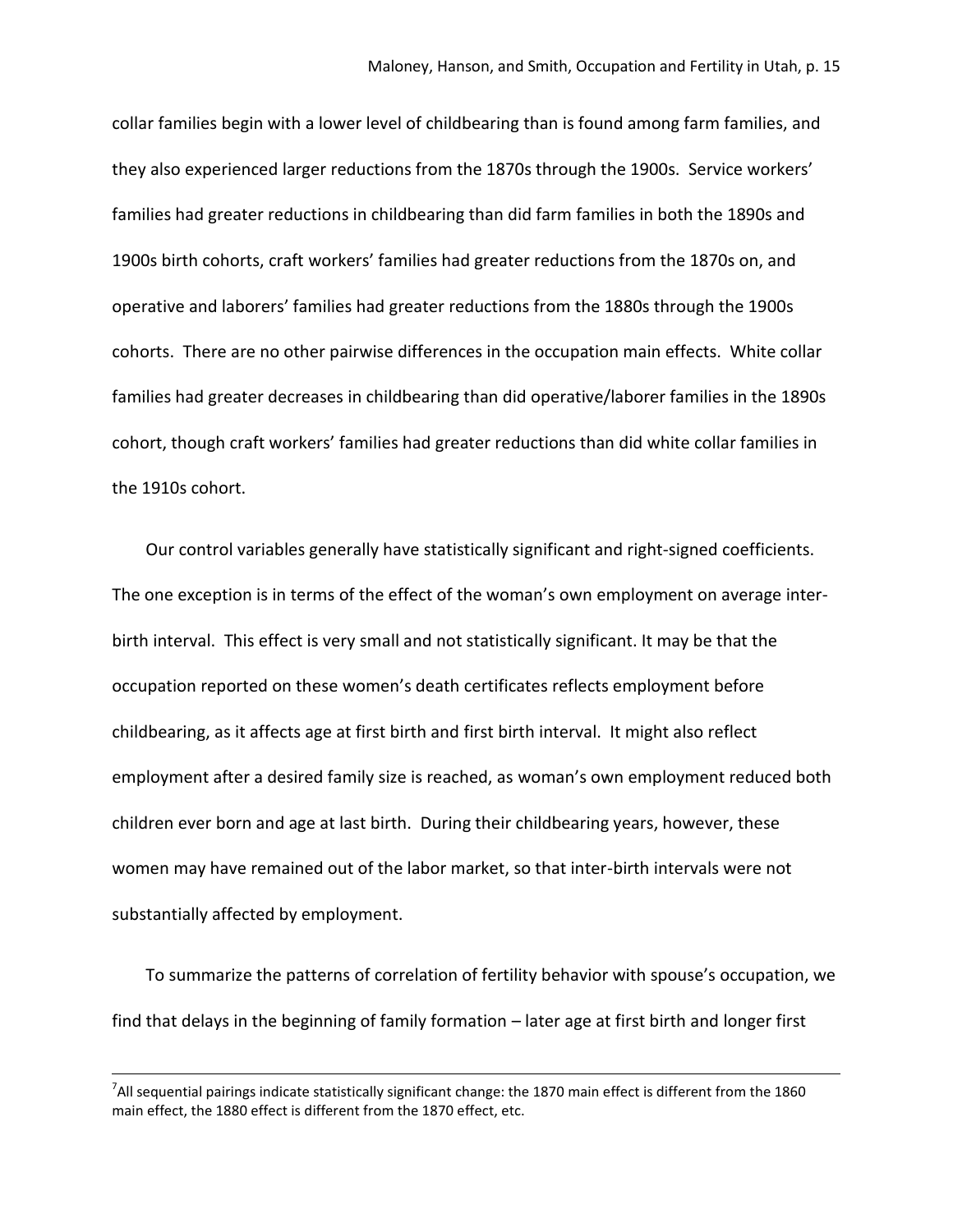birth intervals – appear in general by 1880, and white collar families experienced larger increases in these measures than did farm families by the end of the period we examine. Average inter-birth intervals increased generally and steadily beginning in the 1860s cohort, and white collar families typically had longer intervals than did farm families, but there were no notable distinctions across occupations in the timing of change in these intervals. Age at last birth and the number of children ever born declined generally and continually. White collar families were "leaders" here to a degree, though most other categories of families also became distinct from farm families on these dimensions over time.

#### Conclusion and Discussion

While this work is at an early stage, we have uncovered some intriguing interactions between socio-economic status (as measured by spouse's occupation) and fertility change in Utah in the era of the fertility transition. Families of white collar workers led many of these changes, particularly those relating to the starting of family life, perhaps reflecting the impact of longer periods of education and early career transitions. Farm families were particularly distinctive in the late ages at which they continued to add children and also in the number of children ever born, though like all groups they experienced considerable decline in fertility over these decades.

This work can clearly be refined and extended in a number of ways. To the extent we are able, we will incorporate information on child mortality into our analysis. Differences in the level and change in this mortality across socio-economic strata might affect our interpretation of the differentials we have found. We will also examine other forms of modeling these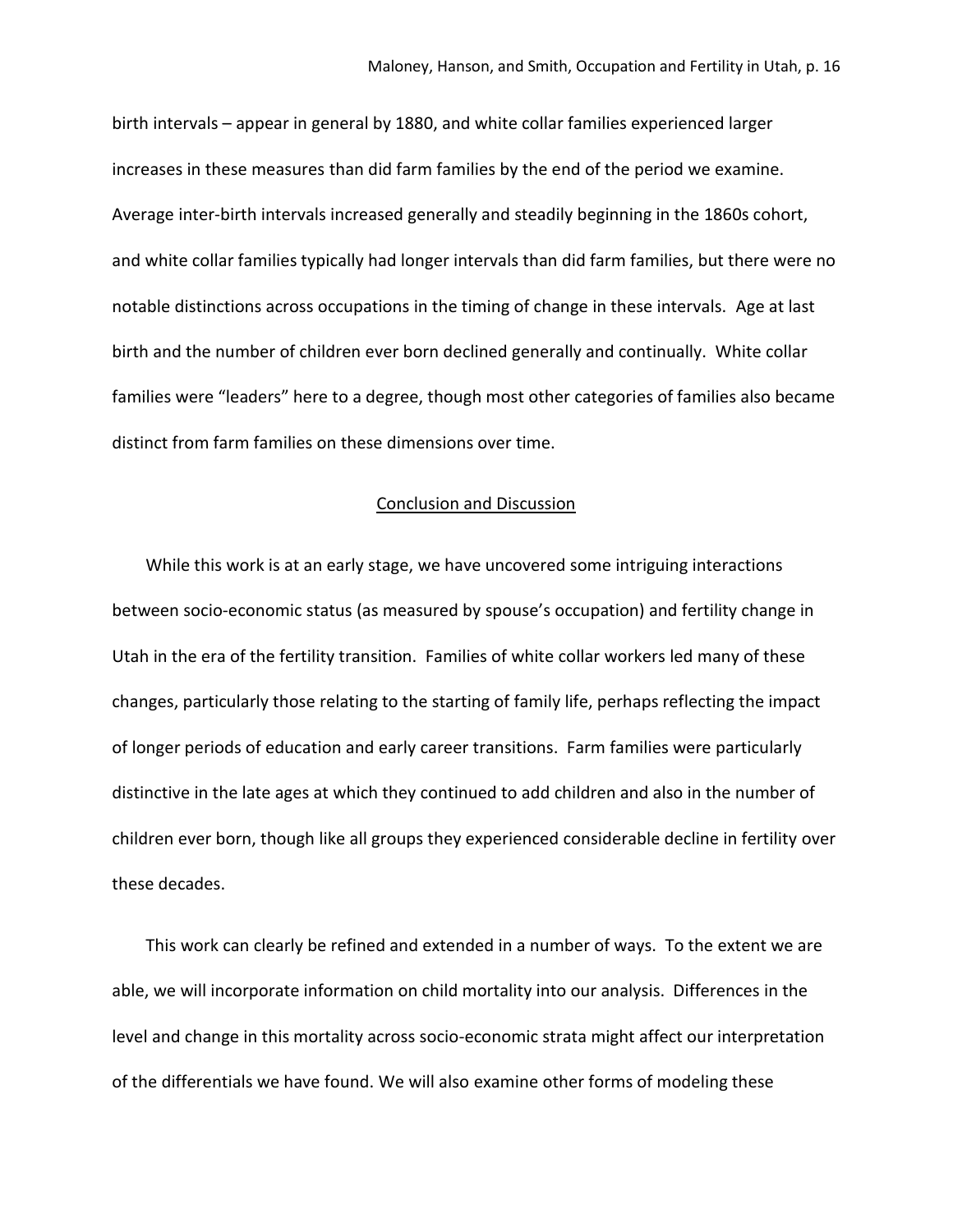behaviors, including hazard rate models of birth intervals. We need to develop a richer understanding of the economic context. For instance, agriculture's share of total employment declined dramatically during the period we are studying. It is possible that the farmers in our earliest cohorts were engaged in a variety of activities beyond agriculture, while those who remained in farming by the end may have been substantially more specialized. These kinds of changes could affect the impact of father's occupation on fertility and in particular our ability to see cross-occupational differences. Finally, we have only begun to exploit the rich resources of the UPDB. One area of likely extension will include looking at broader networks beyond the nuclear family. Might the socio-economic status of grandparents, and of parent's siblings, have had an influence on fertility behavior? While the frontier setting of our analysis, and the prominent role of a unique religious culture in this community, will require us to be cautious about the generalizability of our findings, we believe the opportunity to improve our understanding of fertility change and economic-demographic interaction through the resources of the UPDB is substantial.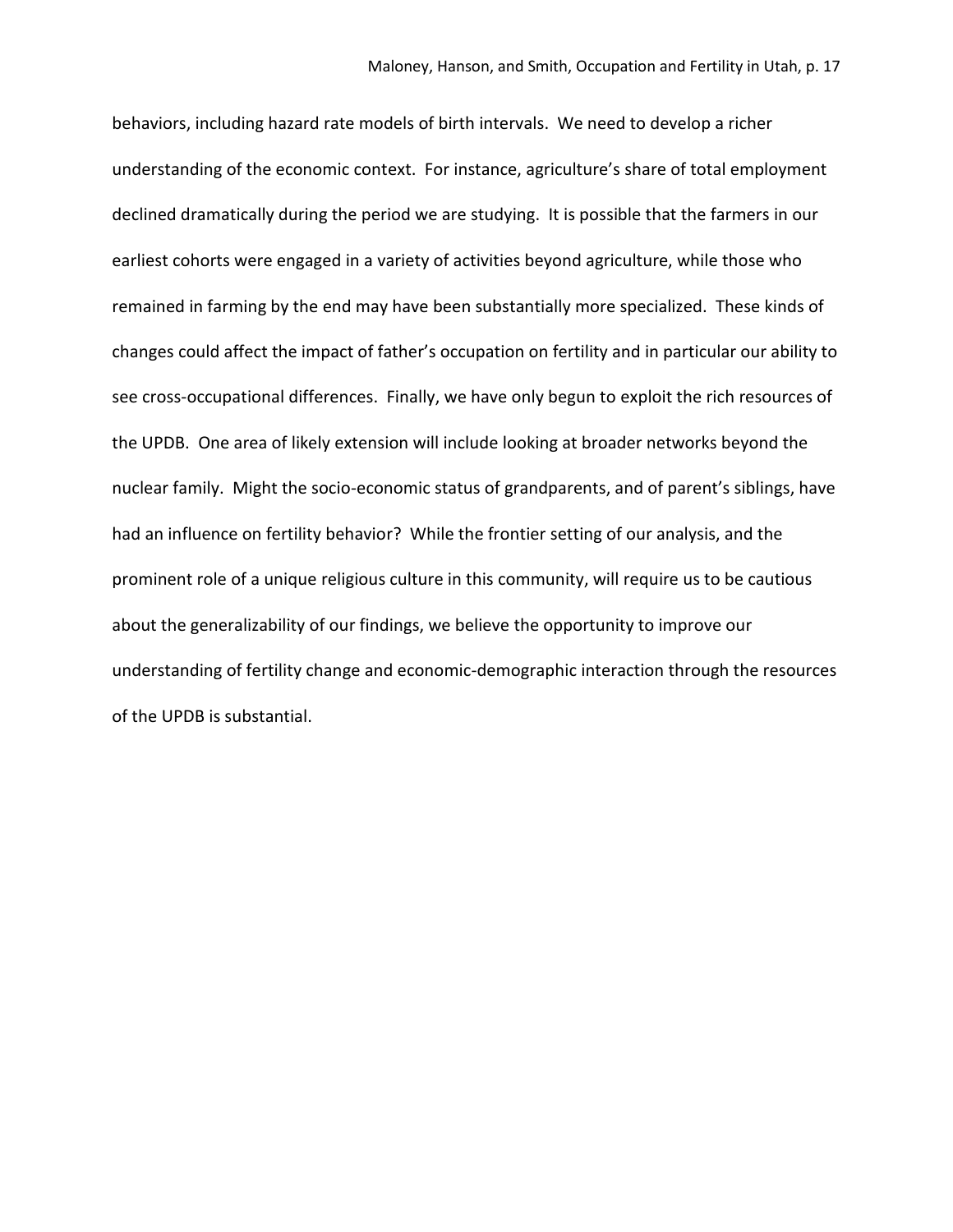### References

- Bean, Lee L., Geraldine P.Mineau, and Douglas L. Anderton, Fertility Change on the American Frontier: Adaptation and Innovation. CA: University of California Press, 1990.
- Easterlin, Richard A., "Population Change and Farm Settlement in the Northern United States," Journal of Economic History 36:1 (March 1976), p. 45-75.
- Guinnane, Timothy W., Carolyn M. Moehling, and Cormac O'Grada, "The Fertility of the Irish in the United States in 1910," Explorations in Economic History 43:3 (July 2006), p. 465-85.
- Guinnane, Timothy W., "The Historical Fertility Transition: A Guide for Economists," Journal of Economic Literature 49:3 (September 20110, p. 589-614.
- Jennings, Julia A., Allison R. Sullivan, and J. David Hacker, "Intergenerational Transmission of Reproductive Behavior during the Demographic Transition," Journal of Interdisciplinary History 42:4 (Spring 2012), p. 543-569.
- Murray, John E. and Bradley A. Lagger, "Involuntary Childlessness and Voluntary Fertility Control during the Fertility Transition: Evidence from Men who Graduated from an American College," Population Studies 55 (2001), p. 25-36.
- Smith, Ken R. (Director) (2012) Pedigree and Population Resource: Utah Population Database. Huntsman Cancer Institute, University of Utah <http://www.huntsmancancer.org/groups/ppr/>[Access Date August 22, 2012].
- Steckel, Richard H., "The Fertility Transition in the United States: Tests of Alternative Hypotheses," in Goldin and Rockoff, eds., Strategic Factors in Nineteenth-Century American Economic History. Chicago, University of Chicago Press, 1992.
- Sundstrom, William A., and Paul A. David, "Old Age Security Motives, Labor Markets, and Farm Family Fertility in Antebellum America," Explorations in Economic History 25:2 (April 1988), p. 164-97.
- US Department of Health and Human Services, Guidelines for Reporting Occupation and Industry on Death Certificates. <http:// http://www.cdc.gov/niosh/docs/2012- 149/pdfs/2012-149.pdf>, accessed 12/16/2012.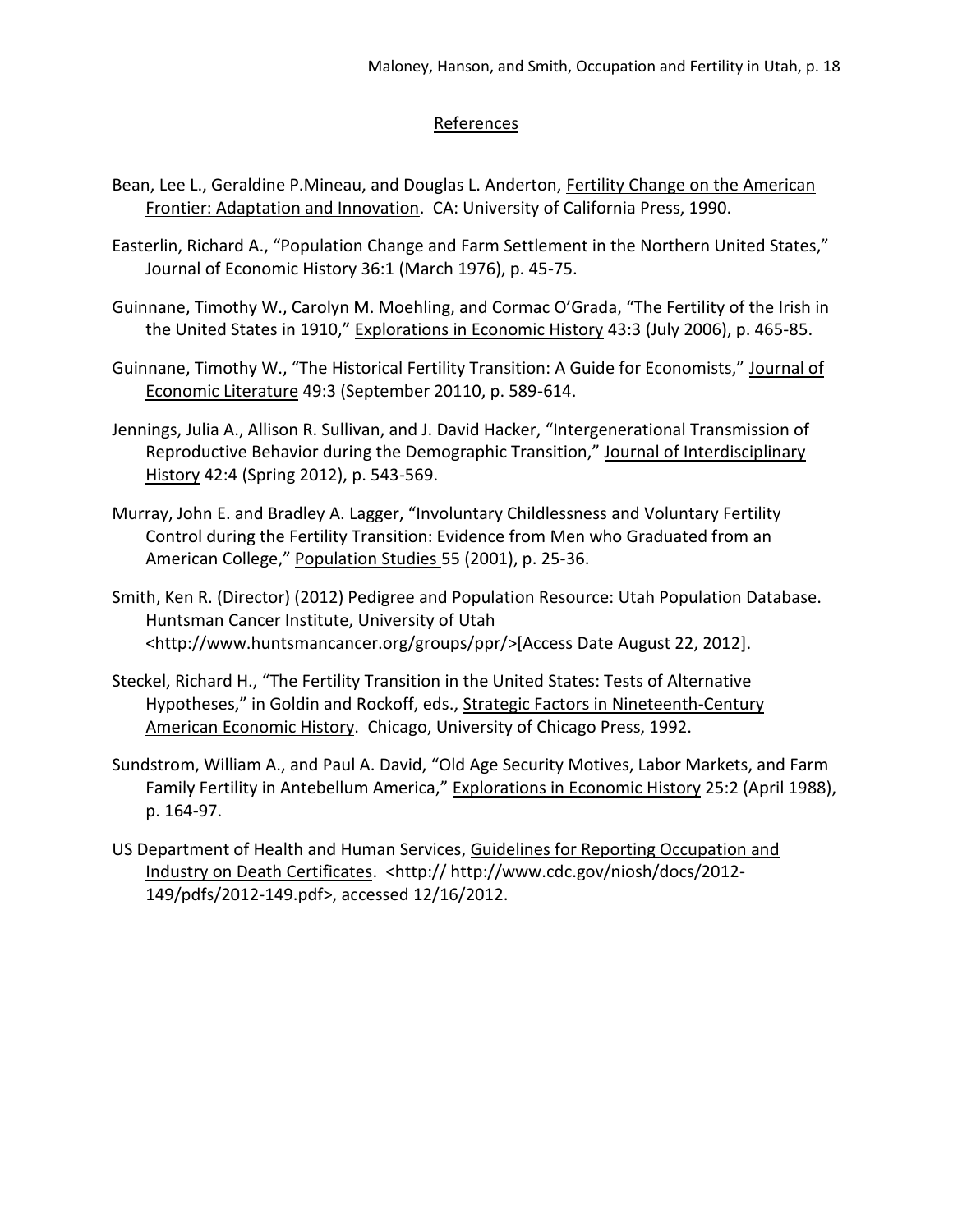|                          | All Cohorts |       |             |              | Women Born in 1850s |       |             |              | Women Born in 1860s |       |       |              |
|--------------------------|-------------|-------|-------------|--------------|---------------------|-------|-------------|--------------|---------------------|-------|-------|--------------|
|                          | Mean or     | Std.  |             |              | Mean or             | Std.  |             |              | Mean or             | Std.  |       |              |
| Variable                 | $\%$        | Dev.  | Min         | Max          | $\%$                | Dev.  | Min         | Max          | $\%$                | Dev.  | Min   | Max          |
| Age at First Birth       | 23.48       | 4.29  | 14.23       | 54.93        | 20.91               | 3.30  | 15.02       | 43.54        | 22.08               | 3.92  | 14.65 | 54.93        |
| Age at Last Birth        | 35.60       | 6.23  | 15.06       | 54.93        | 40.34               | 4.78  | 16.64       | 53.93        | 39.60               | 4.89  | 18.86 | 54.93        |
| Number of Children       | 5.02        | 2.91  | 1.00        | 24.00        | 8.95                | 3.04  | 1.00        | 20.00        | 7.82                | 3.05  | 1.00  | 17.00        |
| Average Birth            |             |       |             |              |                     |       |             |              |                     |       |       |              |
| Interval                 | 42.79       | 18.69 | 8.97        | 119.93       | 32.28               | 10.22 | 18.40       | 117.75       | 34.53               | 11.98 | 13.23 | 118.73       |
| $(Months)^a$             |             |       |             |              |                     |       |             |              |                     |       |       |              |
| First Birth Interval     | 21.90       | 21.16 | 0.00        | 120.00       | 15.86               | 11.83 | 0.90        | 115.87       | 16.16               | 13.25 | 0.00  | 112.87       |
| (Months)                 |             |       |             |              |                     |       |             |              |                     |       |       |              |
| Age at First<br>Marriage | 21.65       | 3.79  | 14.00       | 53.00        | 19.60               | 3.17  | 14.00       | 42.00        | 20.72               | 3.76  | 14.00 | 53.00        |
| Woman Born on            |             |       |             |              |                     |       |             |              |                     |       |       |              |
| <b>Wasatch Front</b>     | 45.87%      |       | $\mathbf 0$ | $\mathbf 1$  | 78.03%              |       | $\pmb{0}$   | $\mathbf{1}$ | 52.28%              |       | 0     | $\mathbf{1}$ |
| Woman had an             |             |       |             |              |                     |       |             |              |                     |       |       |              |
| Occupation               | 16.39%      |       | 0           | $\mathbf{1}$ | 3.88%               |       | $\pmb{0}$   | $\mathbf 1$  | 3.31%               |       | 0     | $\mathbf 1$  |
| <b>Woman Active LDS</b>  | 74.25%      |       | 0           | $\mathbf{1}$ | 81.36%              |       | 0           | 1            | 78.31%              |       | 0     | $\mathbf{1}$ |
| <b>Inactive LDS</b>      | 15.24%      |       | 0           | $\mathbf{1}$ | 6.53%               |       | 0           | 1            | 9.98%               |       | 0     | 1            |
| Non-LDS                  | 10.50%      |       | 0           | $\mathbf{1}$ | 12.11%              |       | 0           | 1            | 11.71%              |       | 0     | $\mathbf{1}$ |
| Spouse White Collar      | 29.81%      |       | 0           | $\mathbf{1}$ | 14.29%              |       | 0           | 1            | 16.89%              |       | 0     | 1            |
| Service                  | 3.96%       |       | 0           | $\mathbf{1}$ | 1.43%               |       | 0           | 1            | 2.43%               |       | 0     | 1            |
| Farmer                   | 33.26%      |       | 0           | $\mathbf{1}$ | 66.87%              |       | 0           | 1            | 62.06%              |       | 0     | $\mathbf{1}$ |
| Craft                    | 20.51%      |       | 0           | $\mathbf{1}$ | 12.18%              |       | 0           | 1            | 12.38%              |       | 0     | 1            |
| Oper./ Laborer           | 12.46%      |       | 0           | $\mathbf{1}$ | 5.24%               |       | $\mathbf 0$ | $\mathbf 1$  | 6.24%               |       | 0     | $\mathbf{1}$ |
| N                        | 49,728      |       |             |              | 1,470               |       |             |              | 4,847               |       |       |              |

### **Table 1: Means for Regression Data Set and Each Birth Cohort**

<sup>a</sup>The calculation of inter-birth interval includes only those who had at least two births. The overall N for this group is 45,266. For each cohorts, the N's are 1,453 in the 1850s, 3,343 in the 1860s, 6,827 in the 1870s, 6,827 in the 1880s, 8,266 in the 1890s, 8,839 in the 1900s, and 11,691 in the 1910s.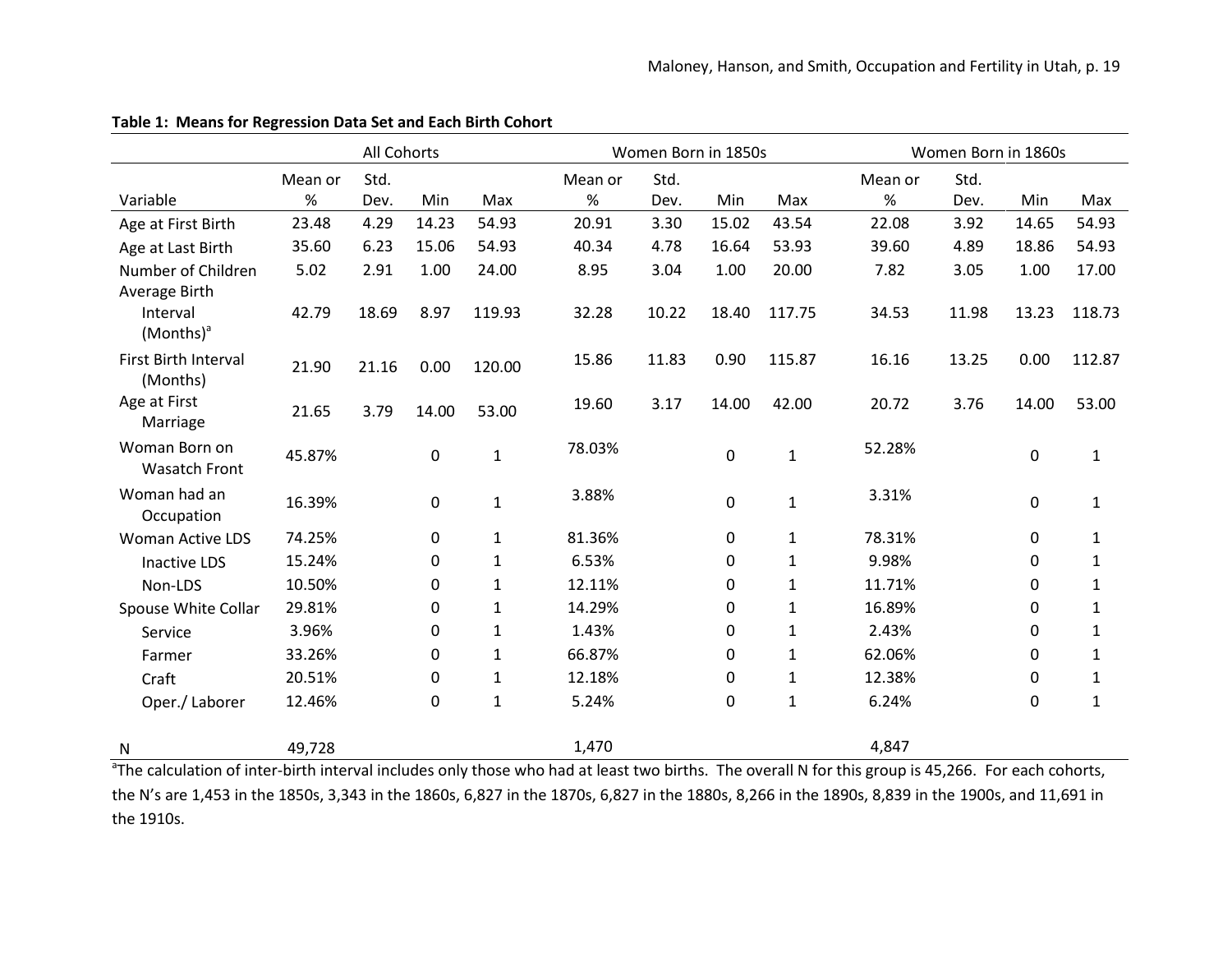|                                       |         | Women Born in 1870s |          |              |           | Women Born in 1880s |             |              |        | Women Born in 1890s |       |              |  |
|---------------------------------------|---------|---------------------|----------|--------------|-----------|---------------------|-------------|--------------|--------|---------------------|-------|--------------|--|
|                                       | Mean or | Std.                |          |              |           | Std.                |             |              | Mean   | Std.                |       |              |  |
| Variable                              | %       | Dev.                | Min      | Max          | Mean or % | Dev.                | Min         | Max          | or $%$ | Dev.                | Min   | Max          |  |
| Age at First Birth                    | 23.34   | 4.23                | 14.49    | 44.14        | 23.63     | 4.16                | 15.22       | 45.80        | 23.27  | 3.98                | 14.23 | 47.79        |  |
| Age at Last Birth                     | 38.61   | 5.34                | 17.49    | 51.75        | 37.07     | 5.60                | 16.53       | 52.80        | 34.49  | 6.20                | 16.87 | 54.47        |  |
| Number of Children<br>Average Birth   | 6.66    | 3.08                | 1.00     | 24.00        | 5.73      | 2.96                | 1.00        | 18.00        | 4.74   | 2.63                | 1.00  | 18.00        |  |
| Interval<br>$(Months)^a$              | 37.03   | 14.21               | 11.20    | 118.90       | 39.58     | 16.32               | 8.97        | 119.93       | 41.22  | 17.45               | 10.37 | 119.93       |  |
| First Birth Interval<br>(Months)      | 17.31   | 15.96               | 0.00     | 119.07       | 19.24     | 18.46               | 0.00        | 119.97       | 18.15  | 16.47               | 0.00  | 118.63       |  |
| Age at First<br>Marriage              | 21.88   | 3.93                | 14.00    | 42.00        | 22.02     | 3.79                | 14.00       | 45.00        | 21.74  | 3.64                | 14.00 | 46.00        |  |
| Woman Born on<br><b>Wasatch Front</b> | 46.34%  |                     | 0        | $\mathbf{1}$ | 44.54%    |                     | 0           | $\mathbf{1}$ | 44.10% |                     | 0     | $\mathbf{1}$ |  |
| Woman had an<br>Occupation            | 3.04%   |                     | 0        | $\mathbf{1}$ | 6.11%     |                     | $\mathbf 0$ | $\mathbf{1}$ | 11.79% |                     | 0     | $\mathbf{1}$ |  |
| <b>Woman Active LDS</b>               | 77.74%  |                     | 0        | $\mathbf{1}$ | 77.32%    |                     | $\mathbf 0$ | 1            | 75.97% |                     | 0     | $\mathbf{1}$ |  |
| <b>Inactive LDS</b>                   | 12.16%  |                     | 0        | $\mathbf{1}$ | 12.53%    |                     | 0           | $\mathbf{1}$ | 14.03% |                     | 0     | $\mathbf{1}$ |  |
| Non-LDS                               | 10.10%  |                     | 0        | $\mathbf{1}$ | 10.15%    |                     | 0           | $\mathbf{1}$ | 10.00% |                     | 0     | 1            |  |
| Spouse White Collar                   | 20.41%  |                     | $\Omega$ | $\mathbf{1}$ | 25.34%    |                     | $\mathbf 0$ | $\mathbf{1}$ | 30.71% |                     | 0     | $\mathbf{1}$ |  |
| Service                               | 2.96%   |                     | 0        | $\mathbf{1}$ | 3.72%     |                     | 0           | 1            | 4.34%  |                     | 0     | 1            |  |
| Farmer                                | 53.92%  |                     | 0        | $\mathbf 1$  | 43.43%    |                     | 0           | $\mathbf{1}$ | 32.60% |                     | 0     | $\mathbf{1}$ |  |
| Craft                                 | 14.31%  |                     | 0        | $\mathbf{1}$ | 17.50%    |                     | 0           | $\mathbf{1}$ | 20.52% |                     | 0     | $\mathbf{1}$ |  |
| Oper./Laborer                         | 8.41%   |                     | 0        | $\mathbf 1$  | 10.01%    |                     | $\mathbf 0$ | $\mathbf{1}$ | 11.83% |                     | 0     | $\mathbf{1}$ |  |
| N                                     | 5,067   |                     |          |              | 7,223     |                     |             |              | 9,011  |                     |       |              |  |

**Table 1: Means for Regression Data Set and Each Birth Cohort (continued)**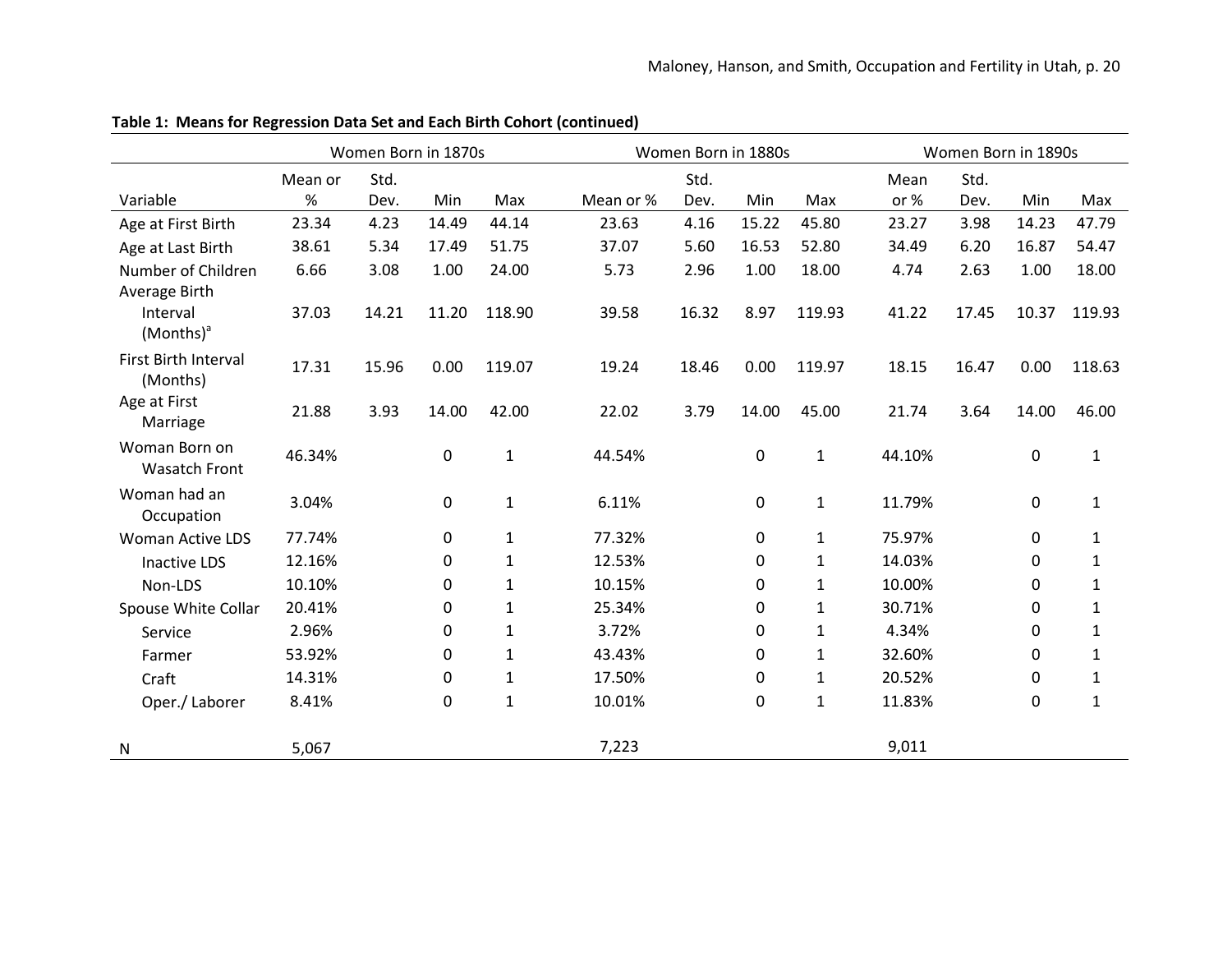|                                                    |         | Women Born in 1900s |             |              |         | Women Born in 1910s |           |              |  |  |
|----------------------------------------------------|---------|---------------------|-------------|--------------|---------|---------------------|-----------|--------------|--|--|
|                                                    | Mean or | Std.                |             |              | Mean or | Std.                |           |              |  |  |
| Variable                                           | $\%$    | Dev.                | Min         | Max          | $\%$    | Dev.                | Min       | Max          |  |  |
| Age at First Birth                                 | 23.60   | 4.56                | 14.43       | 46.66        | 24.15   | 4.37                | 14.77     | 44.76        |  |  |
| Age at Last Birth                                  | 33.76   | 6.50                | 15.06       | 48.91        | 34.21   | 5.78                | 15.77     | 53.33        |  |  |
| Number of Children                                 | 3.94    | 2.23                | 1.00        | 17.00        | 3.82    | 1.98                | 1.00      | 16.00        |  |  |
| Average Birth<br>Interval<br>(Months) <sup>a</sup> | 47.27   | 20.69               | 10.03       | 119.92       | 48.45   | 20.44               | 10.13     | 119.93       |  |  |
| First Birth Interval<br>(Months)                   | 22.01   | 20.75               | 0.00        | 120.00       | 29.84   | 26.96               | 0.00      | 119.97       |  |  |
| Age at First<br>Marriage                           | 21.76   | 3.96                | 14.00       | 44.00        | 21.67   | 3.68                | 14.00     | 44.00        |  |  |
| Woman Born on<br><b>Wasatch Front</b>              | 41.96%  |                     | 0           | 1            | 45.37%  |                     | 0         | $\mathbf{1}$ |  |  |
| Woman had an<br>Occupation                         | 24.37%  |                     | $\mathbf 0$ | $\mathbf{1}$ | 29.14%  |                     | 0         | $\mathbf{1}$ |  |  |
| <b>Woman Active LDS</b>                            | 74.92%  |                     | $\mathbf 0$ | $\mathbf{1}$ | 67.63%  |                     | $\pmb{0}$ | $\mathbf{1}$ |  |  |
| <b>Inactive LDS</b>                                | 17.16%  |                     | $\Omega$    | $\mathbf{1}$ | 19.67%  |                     | 0         | $\mathbf{1}$ |  |  |
| Non-LDS                                            | 7.92%   |                     | 0           | 1            | 12.70%  |                     | $\Omega$  | 1            |  |  |
| Spouse White Collar                                | 33.25%  |                     | 0           | $\mathbf{1}$ | 37.83%  |                     | 0         | $\mathbf{1}$ |  |  |
| Service                                            | 4.71%   |                     | 0           | $\mathbf{1}$ | 4.31%   |                     | $\Omega$  | 1            |  |  |
| Farmer                                             | 24.55%  |                     | 0           | 1            | 15.41%  |                     | 0         | $\mathbf{1}$ |  |  |
| Craft                                              | 23.42%  |                     | 0           | $\mathbf{1}$ | 25.41%  |                     | 0         | $\mathbf{1}$ |  |  |
| Oper./ Laborer                                     | 14.07%  |                     | $\mathbf 0$ | 1            | 17.03%  |                     | 0         | $\mathbf{1}$ |  |  |
| N                                                  | 10,064  |                     |             |              | 13,027  |                     |           |              |  |  |

**Table 1: Means for Regression Data Set and Each Birth Cohort (continued)**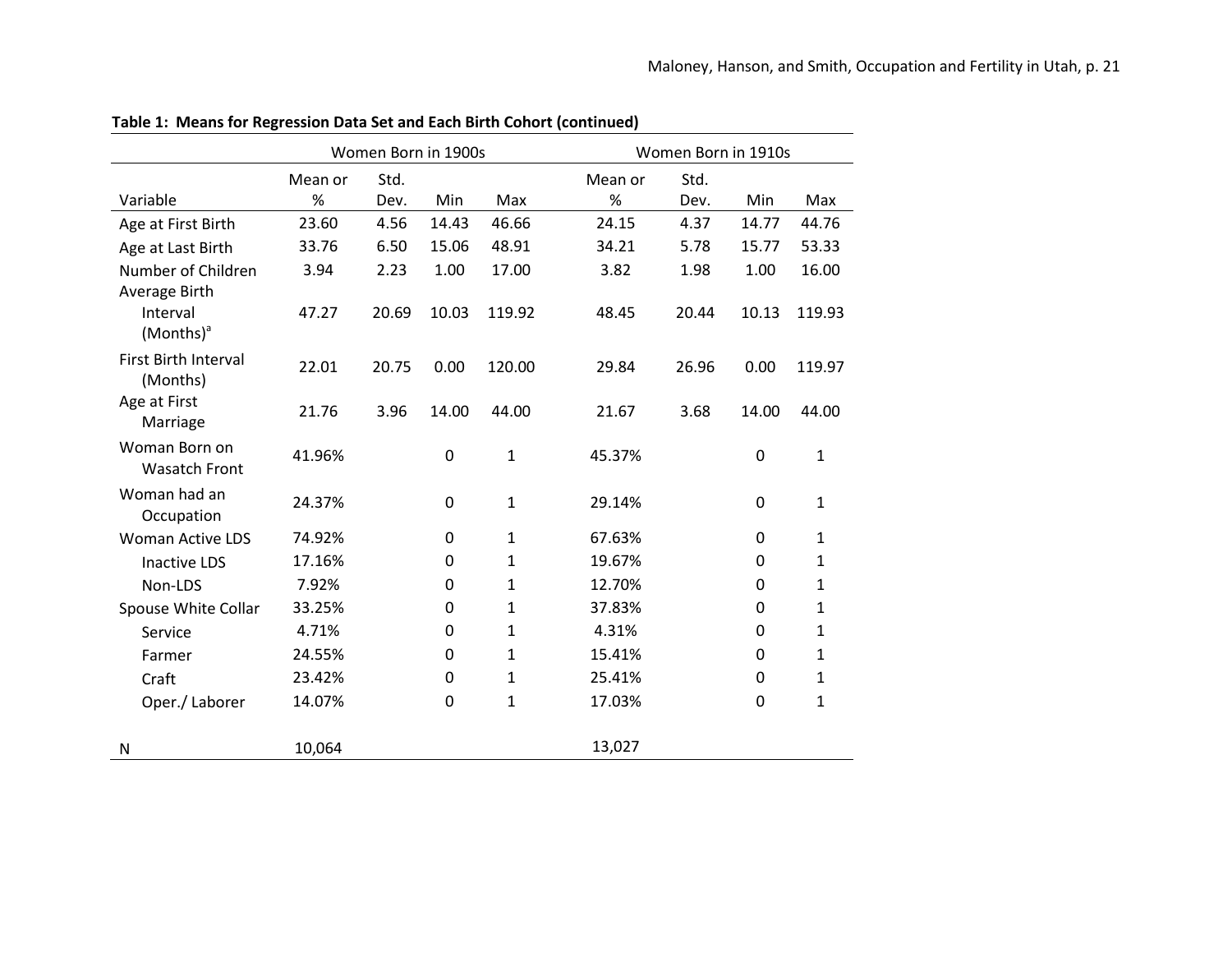|                      | Coef.     | Std. Err.                              | t       | P >  t      | [95% Conf.Interval] |       |
|----------------------|-----------|----------------------------------------|---------|-------------|---------------------|-------|
|                      |           | Woman's Decade of Birth                |         |             |                     |       |
| 1850s                | Reference |                                        |         |             |                     |       |
| 1860s                | 0.010     | 0.066                                  | 0.14    | 0.885       | $-0.120$            | 0.140 |
| 1870s                | 0.068     | 0.064                                  | 1.07    | 0.286       | $-0.057$            | 0.194 |
| 1880s                | 0.167     | 0.063                                  | 2.64    | 0.008       | 0.043               | 0.290 |
| 1890s                | 0.125     | 0.064                                  | 1.96    | 0.05        | 0.000               | 0.249 |
| 1900s                | 0.274     | 0.065                                  | 4.19    | $\pmb{0}$   | 0.146               | 0.402 |
| 1910s                | 0.741     | 0.067                                  | 10.98   | $\mathbf 0$ | 0.608               | 0.873 |
|                      |           | Spouse's Occupation                    |         |             |                     |       |
| Farmer               | Reference |                                        |         |             |                     |       |
| <b>White Collar</b>  | 0.148     | 0.130                                  | 1.13    | 0.257       | $-0.108$            | 0.403 |
| Service              | $-0.238$  | 0.378                                  | $-0.63$ | 0.529       | $-0.979$            | 0.502 |
| Craftt               | 0.028     | 0.139                                  | 0.2     | 0.842       | $-0.245$            | 0.301 |
| Operative/Laborer    | 0.040     | 0.203                                  | 0.2     | 0.842       | $-0.357$            | 0.438 |
|                      |           | Occupation - Birth Cohort Interactions |         |             |                     |       |
| White Collar * 1860s | $-0.015$  | 0.153                                  | $-0.1$  | 0.922       | $-0.315$            | 0.285 |
| *1870s               | 0.109     | 0.144                                  | 0.75    | 0.451       | $-0.174$            | 0.392 |
| *1880s               | 0.150     | 0.140                                  | 1.07    | 0.283       | $-0.124$            | 0.424 |
| *1890s               | 0.023     | 0.138                                  | 0.16    | 0.869       | $-0.248$            | 0.293 |
| *1900s               | 0.345     | 0.138                                  | 2.5     | 0.013       | 0.074               | 0.615 |
| *1910s               | 0.421     | 0.138                                  | 3.05    | 0.002       | 0.150               | 0.691 |
| Service*1860s        | 0.601     | 0.424                                  | 1.42    | 0.156       | $-0.229$            | 1.431 |
| *1870s               | 0.321     | 0.404                                  | 0.79    | 0.427       | $-0.471$            | 1.113 |
| *1880s               | 0.267     | 0.393                                  | 0.68    | 0.498       | $-0.504$            | 1.037 |
| *1890s               | 0.358     | 0.389                                  | 0.92    | 0.357       | $-0.404$            | 1.120 |
| *1900s               | 0.235     | 0.387                                  | 0.61    | 0.544       | $-0.524$            | 0.995 |
| *1910s               | 0.539     | 0.387                                  | 1.39    | 0.164       | $-0.219$            | 1.296 |

# **Table 2: Determinants of Age at First Birth**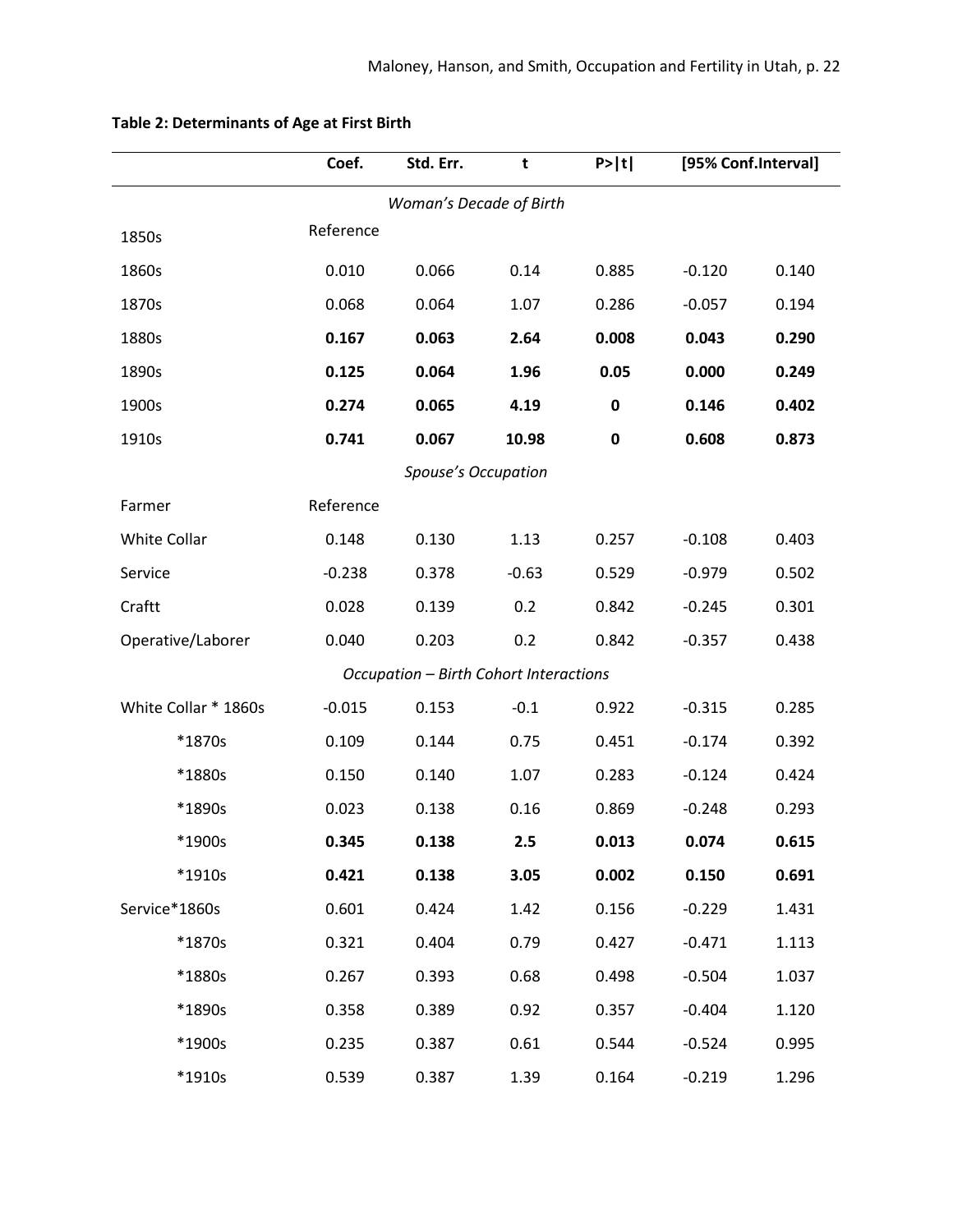| Craft*1860s                             | 0.014     | 0.166                     | 0.08     | 0.935       | $-0.313$ | 0.340    |
|-----------------------------------------|-----------|---------------------------|----------|-------------|----------|----------|
| *1870s                                  | 0.028     | 0.157                     | 0.18     | 0.859       | $-0.279$ | 0.335    |
| *1880s                                  | 0.095     | 0.150                     | 0.63     | 0.529       | $-0.200$ | 0.390    |
| *1890s                                  | $-0.022$  | 0.148                     | $-0.15$  | 0.881       | $-0.313$ | 0.268    |
| *1900s                                  | 0.124     | 0.148                     | 0.84     | 0.403       | $-0.166$ | 0.413    |
| *1910s                                  | 0.267     | 0.147                     | 1.81     | 0.07        | $-0.022$ | 0.556    |
| Op/Lab*1860s                            | 0.023     | 0.237                     | $0.1\,$  | 0.923       | $-0.442$ | 0.488    |
| *1870s                                  | 0.024     | 0.221                     | 0.11     | 0.915       | $-0.410$ | 0.458    |
| *1880s                                  | 0.096     | 0.215                     | 0.45     | 0.656       | $-0.325$ | 0.517    |
| *1890s                                  | $-0.012$  | 0.212                     | $-0.06$  | 0.955       | $-0.427$ | 0.403    |
| *1900s                                  | 0.058     | 0.211                     | 0.27     | 0.784       | $-0.355$ | 0.470    |
| *1910s                                  | 0.168     | 0.209                     | 0.8      | 0.422       | $-0.242$ | 0.579    |
|                                         |           | <b>Woman's LDS Status</b> |          |             |          |          |
| Non-LDS                                 | Reference |                           |          |             |          |          |
| ActiveLDS                               | $-0.692$  | 0.026                     | $-27.03$ | $\mathbf 0$ | $-0.742$ | $-0.641$ |
| InActiveLDS                             | $-0.421$  | 0.031                     | $-13.56$ | $\pmb{0}$   | $-0.482$ | $-0.360$ |
| Woman born on<br><b>Wasatch Front</b>   | 0.030     | 0.016                     | 1.92     | 0.055       | $-0.001$ | 0.062    |
| Age at Marriage                         | 1.021     | 0.002                     | 488.62   | $\pmb{0}$   | 1.017    | 1.025    |
| <b>Occupation Reported</b><br>for Woman | 0.184     | 0.022                     | 8.25     | $\mathbf 0$ | 0.140    | 0.228    |
| Constant                                | 1.428     | 0.072                     | 19.83    | $\mathbf 0$ | 1.287    | 1.570    |

Adj R<sup>2</sup> = .841, N=49,278

**Bold** => p value < .05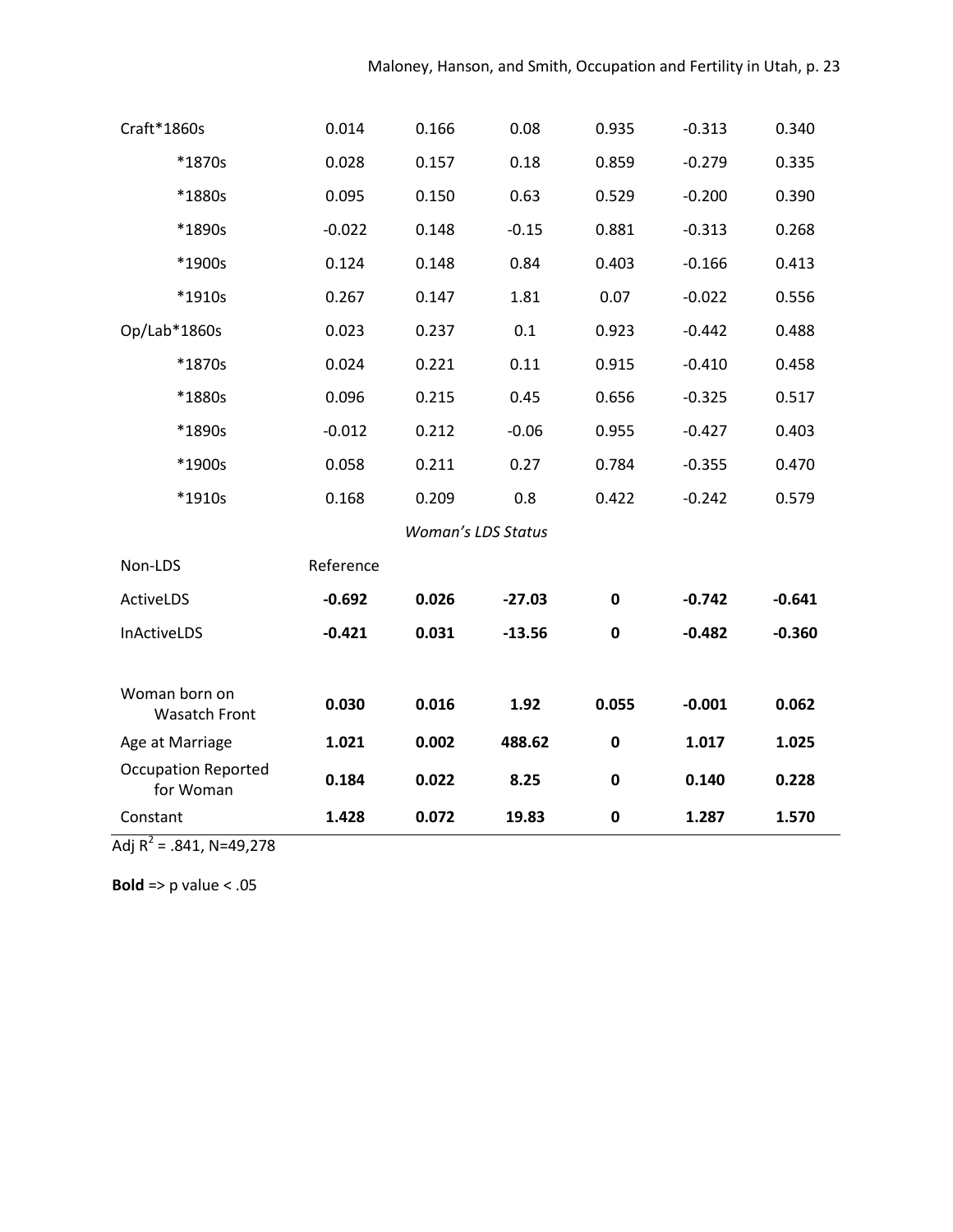|                      | Coef.     | Std. Err.                              | t        | P >  t |          | [95% Conf.Interval] |
|----------------------|-----------|----------------------------------------|----------|--------|----------|---------------------|
|                      |           | Woman's Decade of Birth                |          |        |          |                     |
| 1850s                | Reference |                                        |          |        |          |                     |
| 1860s                | $-0.269$  | 0.781                                  | $-0.340$ | 0.730  | $-1.800$ | 1.262               |
| 1870s                | 0.007     | 0.756                                  | 0.010    | 0.993  | $-1.475$ | 1.489               |
| 1880s                | 1.339     | 0.744                                  | 1.800    | 0.072  | $-0.120$ | 2.797               |
| 1890s                | 0.768     | 0.750                                  | 1.020    | 0.306  | $-0.703$ | 2.238               |
| 1900s                | 2.694     | 0.770                                  | 3.500    | 0.000  | 1.186    | 4.203               |
| 1910s                | 8.430     | 0.794                                  | 10.610   | 0.000  | 6.873    | 9.987               |
|                      |           | <b>Spouse's Occupation</b>             |          |        |          |                     |
| Farmer               | Reference |                                        |          |        |          |                     |
| White Collar         | 1.27      | 1.53                                   | 0.83     | 0.41   | $-1.74$  | 4.28                |
| Service              | $-0.50$   | 4.45                                   | $-0.11$  | 0.91   | $-9.23$  | 8.22                |
| Craft                | 0.20      | 1.64                                   | 0.12     | 0.90   | $-3.01$  | 3.42                |
| Operative/Laborer    | $-0.20$   | 2.39                                   | $-0.08$  | 0.94   | $-4.88$  | 4.49                |
|                      |           | Occupation - Birth Cohort Interactions |          |        |          |                     |
| White Collar * 1860s | $-0.08$   | 1.80                                   | $-0.04$  | 0.97   | $-3.61$  | 3.46                |
| *1870s               | 1.85      | 1.70                                   | 1.09     | 0.28   | $-1.49$  | 5.19                |
| *1880s               | 2.19      | 1.65                                   | 1.33     | 0.18   | $-1.04$  | 5.41                |
| *1890s               | 0.60      | 1.63                                   | 0.37     | 0.71   | $-2.58$  | 3.79                |
| *1900s               | 4.47      | 1.63                                   | 2.75     | 0.01   | 1.28     | 7.66                |
| *1910s               | 5.46      | 1.63                                   | 3.36     | 0.00   | 2.27     | 8.65                |
| Service*1860s        | 3.62      | 4.99                                   | 0.73     | 0.47   | $-6.16$  | 13.40               |
| *1870s               | 1.05      | 4.76                                   | 0.22     | 0.83   | $-8.29$  | 10.38               |
| *1880s               | 0.72      | 4.63                                   | 0.15     | 0.88   | $-8.36$  | 9.80                |
| *1890s               | 1.90      | 4.58                                   | 0.41     | 0.68   | $-7.08$  | 10.88               |
| *1900s               | 0.05      | 4.56                                   | 0.01     | 0.99   | $-8.90$  | 9.00                |
| *1910s               | 3.92      | 4.55                                   | 0.86     | 0.39   | $-5.00$  | 12.85               |

## **Table 3: Determinants of First Birth Interval**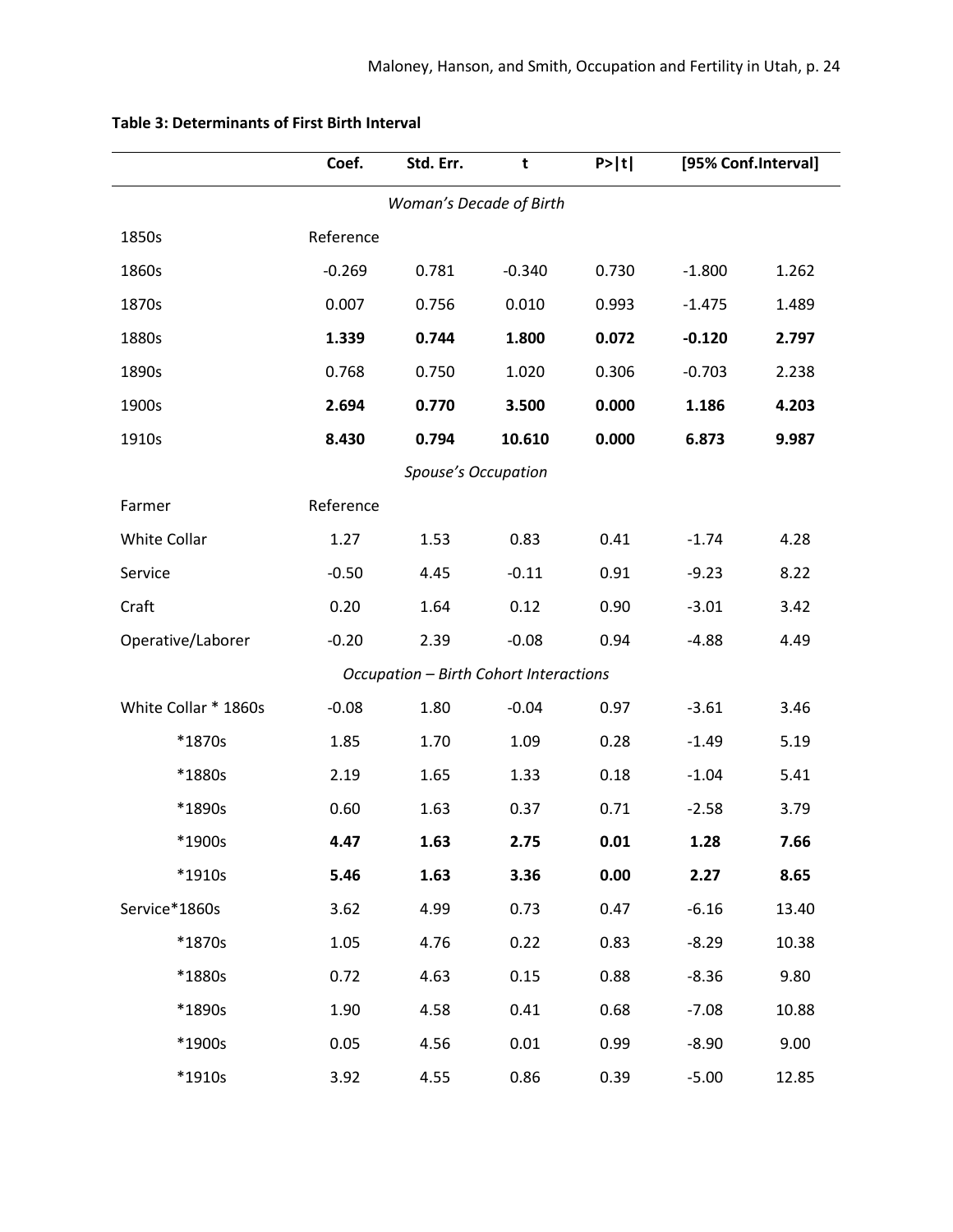| Craft*1860s                             | 0.13      | 1.96 | 0.07                      | 0.95 | $-3.72$ | 3.97    |
|-----------------------------------------|-----------|------|---------------------------|------|---------|---------|
| *1870s                                  | 0.60      | 1.84 | 0.32                      | 0.75 | $-3.02$ | 4.21    |
| *1880s                                  | 1.30      | 1.77 | 0.73                      | 0.46 | $-2.17$ | 4.77    |
| *1890s                                  | 0.13      | 1.75 | 0.07                      | 0.94 | $-3.30$ | 3.55    |
| *1900s                                  | 1.61      | 1.74 | 0.93                      | 0.36 | $-1.80$ | 5.02    |
| *1910s                                  | 3.24      | 1.74 | 1.86                      | 0.06 | $-0.17$ | 6.64    |
| Op/Lab*1860s                            | 0.70      | 2.79 | 0.25                      | 0.80 | $-4.78$ | 6.18    |
| *1870s                                  | 1.19      | 2.61 | 0.46                      | 0.65 | $-3.92$ | 6.31    |
| *1880s                                  | 1.86      | 2.53 | 0.74                      | 0.46 | $-3.10$ | 6.82    |
| *1890s                                  | 0.56      | 2.50 | 0.22                      | 0.82 | $-4.33$ | 5.45    |
| *1900s                                  | 1.41      | 2.48 | 0.57                      | 0.57 | $-3.45$ | 6.28    |
| *1910s                                  | 2.65      | 2.47 | 1.08                      | 0.28 | $-2.18$ | 7.49    |
|                                         |           |      | <b>Woman's LDS Status</b> |      |         |         |
| Non-LDS                                 | Reference |      |                           |      |         |         |
| ActiveLDS                               | $-8.73$   | 0.30 | $-28.96$                  | 0.00 | $-9.32$ | $-8.14$ |
| <b>InActiveLDS</b>                      | $-5.31$   | 0.37 | $-14.52$                  | 0.00 | $-6.03$ | $-4.60$ |
|                                         |           |      |                           |      |         |         |
| Woman born on<br><b>Wasatch Front</b>   | 0.41      | 0.19 | 2.20                      | 0.03 | 0.04    | 0.78    |
| Age at Marriage                         | 0.40      | 0.02 | 16.26                     | 0.00 | 0.35    | 0.45    |
| <b>Occupation Reported</b><br>for Woman | 2.20      | 0.26 | 8.49                      | 0.00 | 1.69    | 2.71    |
| Constant                                | 23.53     | 0.72 | 32.91                     | 0.00 | 22.13   | 24.94   |

Adj.  $R^2$ =.091 N=49,278

**Bold** => p value < .05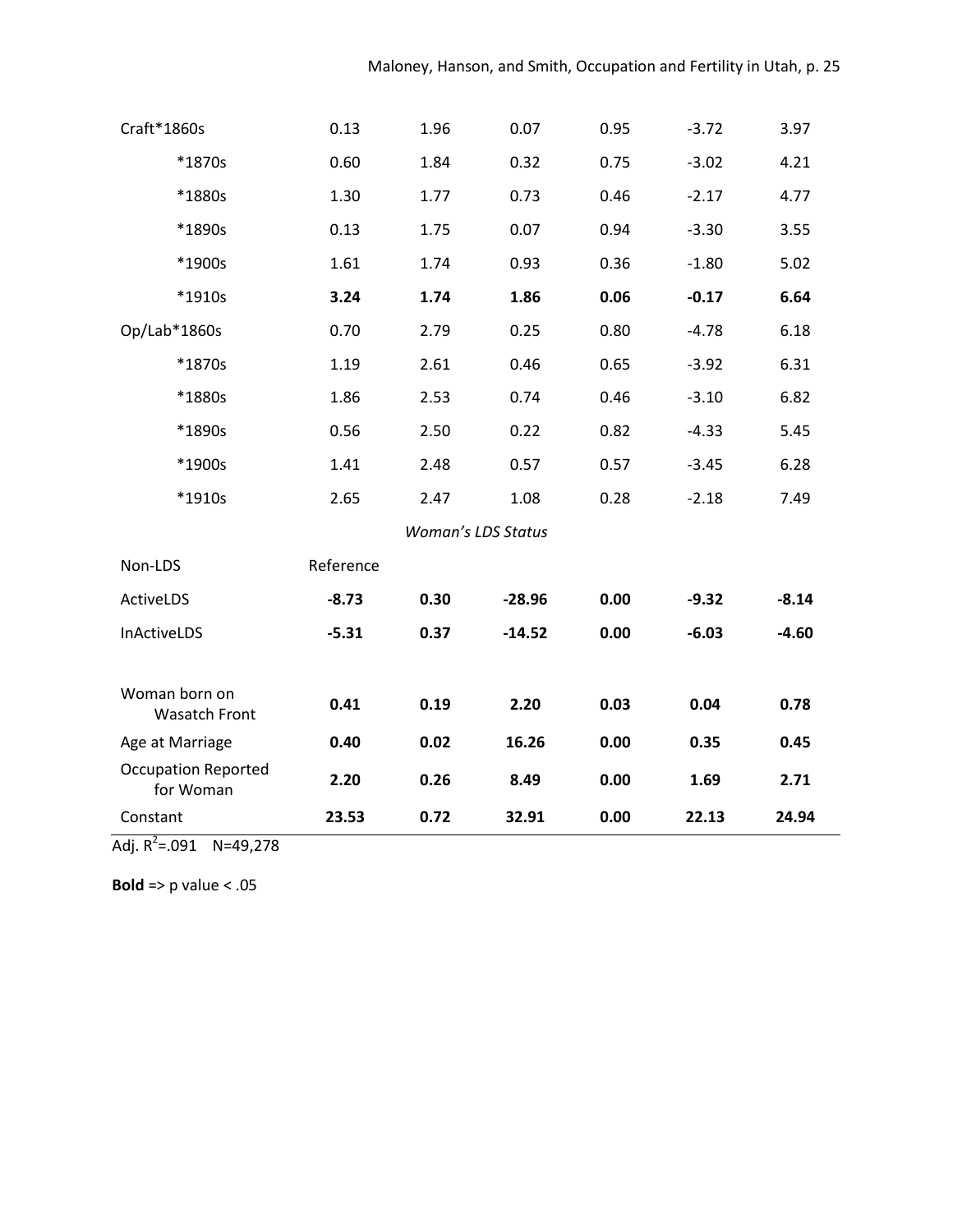|                      | Coef.     | Std. Err.                              | t       | P >  t      | [95% Conf.Interval] |        |
|----------------------|-----------|----------------------------------------|---------|-------------|---------------------|--------|
|                      |           | Woman's Decade of Birth                |         |             |                     |        |
| 1850s                | Reference |                                        |         |             |                     |        |
| 1860s                | 2.336     | 0.694                                  | 3.37    | 0.001       | 0.976               | 3.696  |
| 1870s                | 5.154     | 0.673                                  | 7.66    | $\bf{0}$    | 3.836               | 6.472  |
| 1880s                | 7.257     | 0.663                                  | 10.95   | $\mathbf 0$ | 5.959               | 8.556  |
| 1890s                | 9.172     | 0.670                                  | 13.7    | $\mathbf 0$ | 7.860               | 10.485 |
| 1900s                | 14.678    | 0.692                                  | 21.22   | $\mathbf 0$ | 13.322              | 16.034 |
| 1910s                | 15.987    | 0.713                                  | 22.42   | $\mathbf 0$ | 14.590              | 17.385 |
|                      |           | <b>Spouse's Occupation</b>             |         |             |                     |        |
| Farmer               | Reference |                                        |         |             |                     |        |
| White Collar         | 2.855     | 1.364                                  | 2.09    | 0.036       | 0.181               | 5.529  |
| Service              | 0.457     | 3.931                                  | 0.12    | 0.908       | $-7.248$            | 8.161  |
| Craft                | 0.470     | 1.460                                  | 0.32    | 0.748       | $-2.391$            | 3.331  |
| Operative/Laborer    | 1.427     | 2.136                                  | 0.67    | 0.504       | $-2.759$            | 5.613  |
|                      |           | Occupation - Birth Cohort Interactions |         |             |                     |        |
| White Collar * 1860s | 0.433     | 1.608                                  | 0.27    | 0.788       | $-2.719$            | 3.585  |
| *1870s               | 1.367     | 1.521                                  | 0.9     | 0.369       | $-1.614$            | 4.348  |
| *1880s               | 1.988     | 1.467                                  | 1.35    | 0.175       | $-0.888$            | 4.864  |
| *1890s               | 0.739     | 1.451                                  | 0.51    | 0.61        | $-2.104$            | 3.583  |
| *1900s               | 1.054     | 1.454                                  | 0.73    | 0.468       | $-1.796$            | 3.904  |
| *1910s               | $-1.039$  | 1.451                                  | $-0.72$ | 0.474       | $-3.883$            | 1.804  |
| Service*1860s        | 1.901     | 4.448                                  | 0.43    | 0.669       | $-6.816$            | 10.619 |
| *1870s               | 2.818     | 4.220                                  | 0.67    | 0.504       | $-5.453$            | 11.089 |
| *1880s               | 0.215     | 4.103                                  | 0.05    | 0.958       | $-7.827$            | 8.257  |
| *1890s               | 1.026     | 4.058                                  | 0.25    | 0.8         | $-6.928$            | 8.980  |
| *1900s               | 1.316     | 4.047                                  | 0.33    | 0.745       | $-6.616$            | 9.247  |
| *1910s               | 0.647     | 4.034                                  | 0.16    | 0.873       | $-7.259$            | 8.553  |

# **Table 4: Determinants of Average Inter-Birth Interval**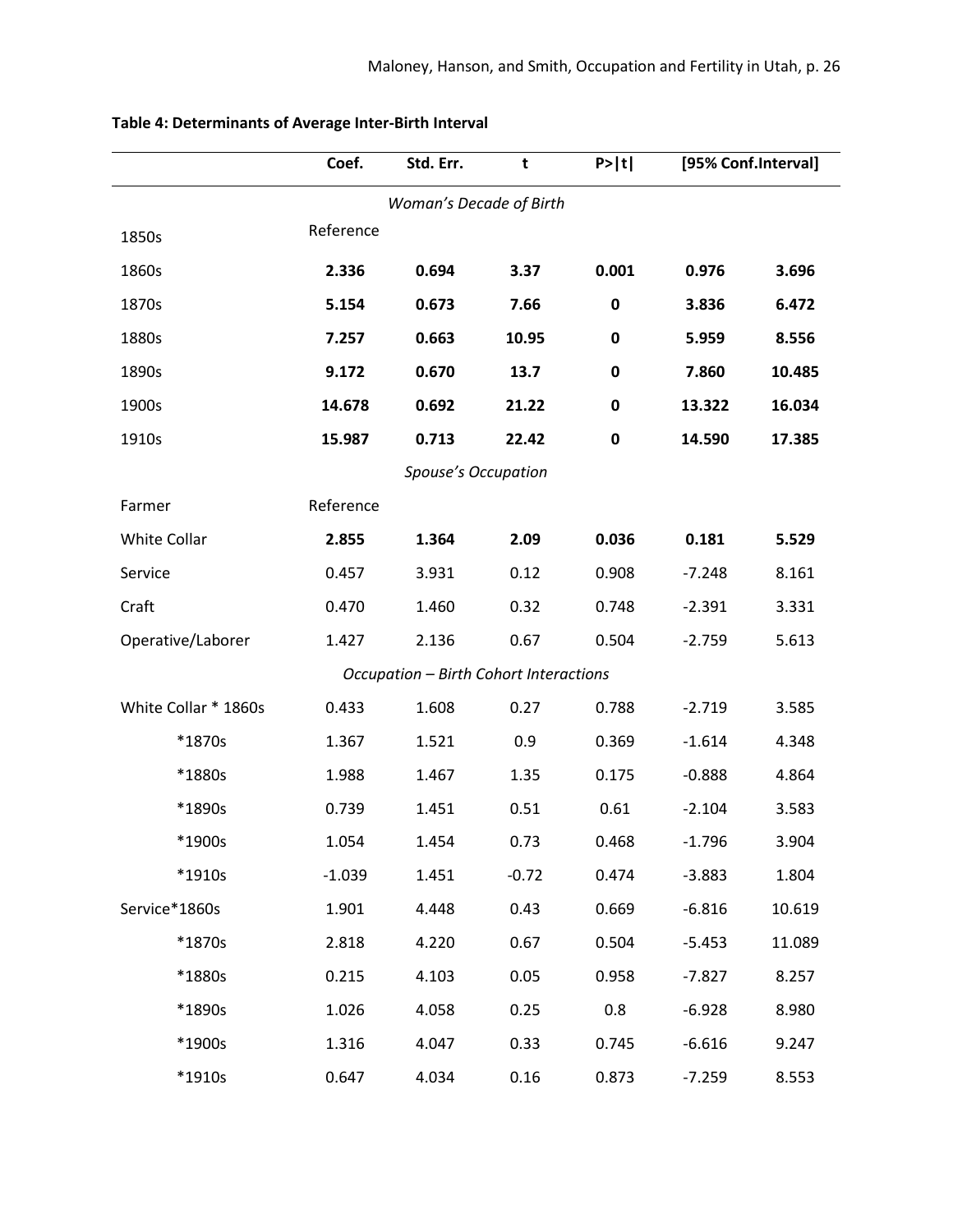| Craft*1860s                             | 1.708     | 1.747                     | 0.98     | 0.328       | $-1.716$ | 5.132    |
|-----------------------------------------|-----------|---------------------------|----------|-------------|----------|----------|
| *1870s                                  | 1.138     | 1.647                     | 0.69     | 0.489       | $-2.089$ | 4.365    |
| *1880s                                  | 2.025     | 1.582                     | 1.28     | 0.201       | $-1.077$ | 5.126    |
| *1890s                                  | 0.845     | 1.560                     | 0.54     | 0.588       | $-2.211$ | 3.902    |
| *1900s                                  | 1.594     | 1.558                     | 1.02     | 0.306       | $-1.460$ | 4.647    |
| *1910s                                  | 2.216     | 1.553                     | 1.43     | 0.154       | $-0.827$ | 5.260    |
| Op/Lab*1860s                            | 1.427     | 2.136                     | 0.67     | 0.504       | $-2.759$ | 5.613    |
| *1870s                                  | 1.564     | 2.495                     | 0.63     | 0.531       | $-3.327$ | 6.455    |
| *1880s                                  | 0.340     | 2.342                     | 0.15     | 0.884       | $-4.250$ | 4.931    |
| *1890s                                  | 0.210     | 2.268                     | 0.09     | 0.926       | $-4.235$ | 4.656    |
| *1900s                                  | $-1.384$  | 2.236                     | $-0.62$  | 0.536       | $-5.767$ | 2.999    |
| *1910s                                  | $-0.232$  | 2.227                     | $-0.1$   | 0.917       | $-4.597$ | 4.133    |
|                                         |           | <b>Woman's LDS Status</b> |          |             |          |          |
| Non-LDS                                 | Reference |                           |          |             |          |          |
| ActiveLDS                               | $-3.104$  | 0.292                     | $-10.63$ | $\mathbf 0$ | $-3.676$ | $-2.532$ |
| <b>InActiveLDS</b>                      | $-1.431$  | 0.354                     | $-4.05$  | $\mathbf 0$ | $-2.124$ | $-0.738$ |
|                                         |           |                           |          |             |          |          |
| Woman born on<br><b>Wasatch Front</b>   | 0.595     | 0.172                     | 3.45     | 0.001       | 0.257    | 0.932    |
| Age at Marriage                         | $-0.446$  | 0.024                     | $-18.44$ | $\pmb{0}$   | $-0.493$ | $-0.398$ |
| <b>Occupation Reported</b><br>for Woman | $-0.079$  | 0.244                     | $-0.32$  | 0.746       | $-0.557$ | 0.398    |
| Constant                                | 32.951    | 0.645                     | 51.05    | $\bf{0}$    | 31.686   | 34.216   |

Adj.  $R^2 = .091$  N=45,266

**Bold** => p value < .05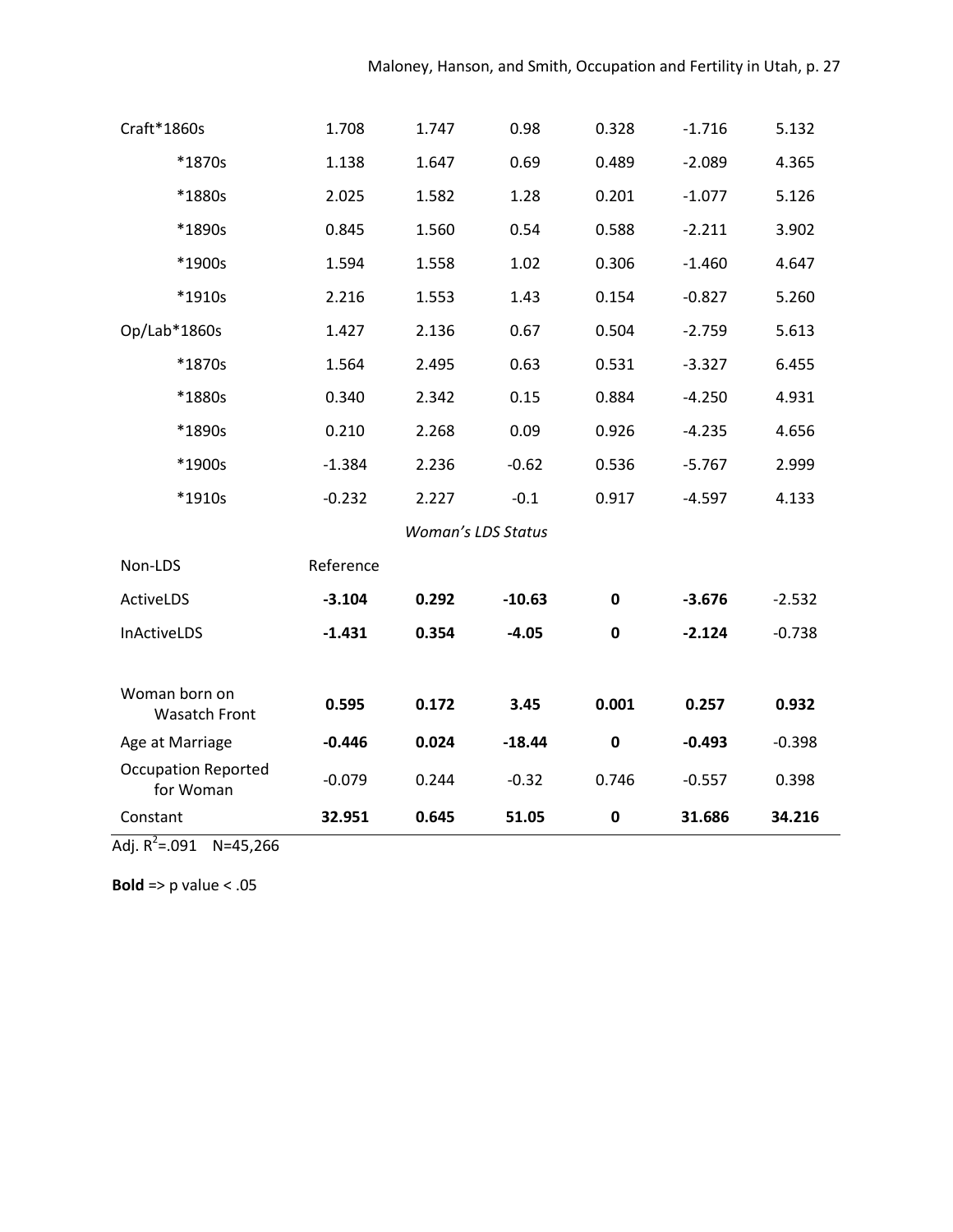|                      | Coef.     | Std. Err,                              | t        | P >  t      |          | [95% Conf.Interval] |
|----------------------|-----------|----------------------------------------|----------|-------------|----------|---------------------|
|                      |           | Woman's Decade of Birth                |          |             |          |                     |
| 1850s                | Reference |                                        |          |             |          |                     |
| 1860s                | $-0.969$  | 0.215                                  | $-4.52$  | $\mathbf 0$ | $-1.390$ | $-0.548$            |
| 1870s                | $-1.950$  | 0.208                                  | $-9.39$  | $\bf{0}$    | $-2.357$ | $-1.543$            |
| 1880s                | $-3.170$  | 0.204                                  | $-15.51$ | $\mathbf 0$ | $-3.571$ | $-2.769$            |
| 1890s                | $-5.230$  | 0.206                                  | $-25.37$ | $\mathbf 0$ | $-5.634$ | $-4.826$            |
| 1900s                | $-6.319$  | 0.211                                  | $-29.89$ | $\mathbf 0$ | $-6.733$ | $-5.904$            |
| 1910s                | $-6.195$  | 0.218                                  | $-28.38$ | $\mathbf 0$ | $-6.623$ | $-5.767$            |
|                      |           | Spouse's Occupation                    |          |             |          |                     |
| Farmer               |           |                                        |          | Reference   |          |                     |
| White Collar         | $-0.695$  | 0.421                                  | $-1.65$  | 0.099       | $-1.521$ | 0.132               |
| Service              | $-0.856$  | 1.223                                  | $-0.7$   | 0.484       | $-3.252$ | 1.540               |
| Craft                | $-0.635$  | 0.451                                  | $-1.41$  | 0.158       | $-1.518$ | 0.248               |
| Operative/Laborer    | $-0.297$  | 0.656                                  | $-0.45$  | 0.651       | $-1.583$ | 0.989               |
|                      |           | Occupation - Birth Cohort Interactions |          |             |          |                     |
| White Collar * 1860s | $-0.504$  | 0.495                                  | $-1.02$  | 0.309       | $-1.475$ | 0.467               |
| *1870s               | $-1.579$  | 0.468                                  | $-3.38$  | 0.001       | $-2.495$ | $-0.662$            |
| *1880s               | $-1.761$  | 0.452                                  | $-3.9$   | $\pmb{0}$   | $-2.647$ | $-0.875$            |
| *1890s               | $-1.952$  | 0.446                                  | $-4.37$  | $\bf{0}$    | $-2.827$ | $-1.077$            |
| *1900s               | $-0.658$  | 0.447                                  | $-1.47$  | 0.14        | $-1.534$ | 0.217               |
| *1910s               | 0.444     | 0.446                                  | 0.99     | 0.32        | $-0.431$ | 1.319               |
| Service*1860s        | $-0.495$  | 1.371                                  | $-0.36$  | 0.718       | $-3.182$ | 2.192               |
| *1870s               | $-1.592$  | 1.308                                  | $-1.22$  | 0.223       | $-4.156$ | 0.971               |
| *1880s               | $-1.198$  | 1.272                                  | $-0.94$  | 0.346       | $-3.692$ | 1.295               |
| *1890s               | $-1.699$  | 1.258                                  | $-1.35$  | 0.177       | $-4.165$ | 0.768               |
| *1900s               | $-1.066$  | 1.254                                  | $-0.85$  | 0.395       | $-3.524$ | 1.391               |
| *1910s               | $-0.249$  | 1.251                                  | $-0.2$   | 0.842       | $-2.701$ | 2.202               |

# **Table 5: Determinants of Age at Last Birth**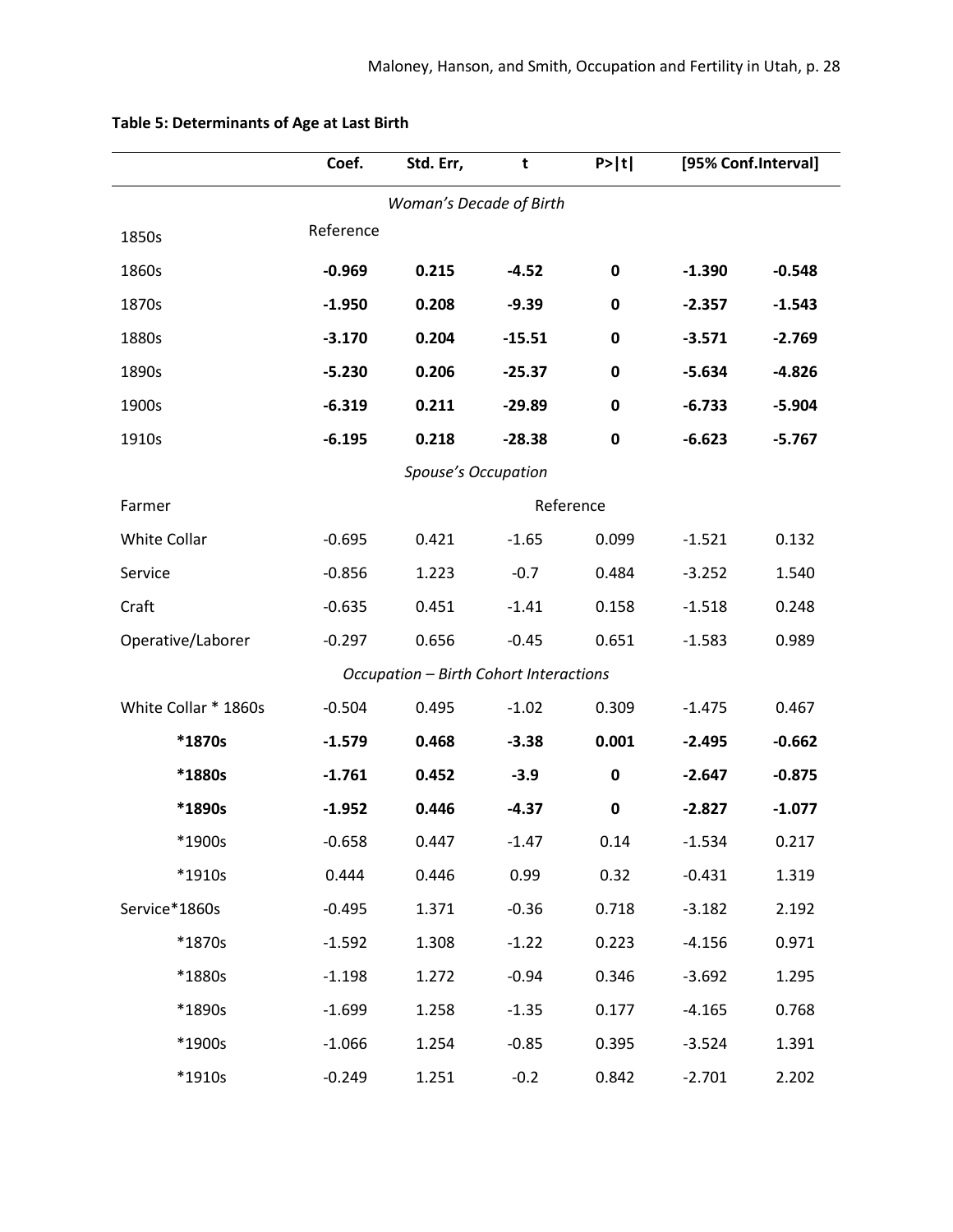| Craft*1860s                             | $-0.169$  | 0.539                     | $-0.31$  | 0.754       | $-1.225$ | 0.887    |
|-----------------------------------------|-----------|---------------------------|----------|-------------|----------|----------|
| *1870s                                  | $-0.682$  | 0.507                     | $-1.35$  | 0.178       | $-1.674$ | 0.311    |
| *1880s                                  | $-1.186$  | 0.487                     | $-2.44$  | 0.015       | $-2.141$ | $-0.232$ |
| *1890s                                  | $-1.359$  | 0.480                     | $-2.83$  | 0.005       | $-2.299$ | $-0.419$ |
| *1900s                                  | $-0.771$  | 0.478                     | $-1.61$  | 0.107       | $-1.708$ | 0.166    |
| *1910s                                  | $-0.208$  | 0.477                     | $-0.44$  | 0.663       | $-1.143$ | 0.727    |
| Op/Lab*1860s                            | $-0.632$  | 0.768                     | $-0.82$  | 0.41        | $-2.137$ | 0.872    |
| *1870s                                  | $-1.141$  | 0.717                     | $-1.59$  | 0.111       | $-2.546$ | 0.264    |
| *1880s                                  | $-1.426$  | 0.695                     | $-2.05$  | 0.04        | $-2.788$ | $-0.065$ |
| *1890s                                  | $-1.391$  | 0.685                     | $-2.03$  | 0.042       | $-2.734$ | $-0.048$ |
| *1900s                                  | $-1.042$  | 0.682                     | $-1.53$  | 0.126       | $-2.377$ | 0.294    |
| *1910s                                  | $-0.352$  | 0.678                     | $-0.52$  | 0.604       | $-1.680$ | 0.977    |
|                                         |           | <b>Woman's LDS Status</b> |          |             |          |          |
| Non-LDS                                 | Reference |                           |          |             |          |          |
| ActiveLDS                               | 2.591     | 0.083                     | 31.29    | $\mathbf 0$ | 2.429    | 2.753    |
| InActiveLDS                             | 0.578     | 0.101                     | 5.75     | $\pmb{0}$   | 0.381    | 0.775    |
|                                         |           |                           |          |             |          |          |
| Woman born on<br><b>Wasatch Front</b>   | $-0.259$  | 0.051                     | $-5.04$  | $\pmb{0}$   | $-0.359$ | $-0.158$ |
| Age at Marriage                         | 0.370     | 0.007                     | 54.74    | $\pmb{0}$   | 0.357    | 0.383    |
| <b>Occupation Reported</b><br>for Woman | $-0.902$  | 0.072                     | $-12.51$ | $\mathbf 0$ | $-1.044$ | $-0.761$ |
| Constant                                | 31.365    | 0.233                     | 134.54   | $\mathbf 0$ | 30.908   | 31.822   |

Adj R<sup>2</sup> = .208, N=49,278

**Bold** => p value < .05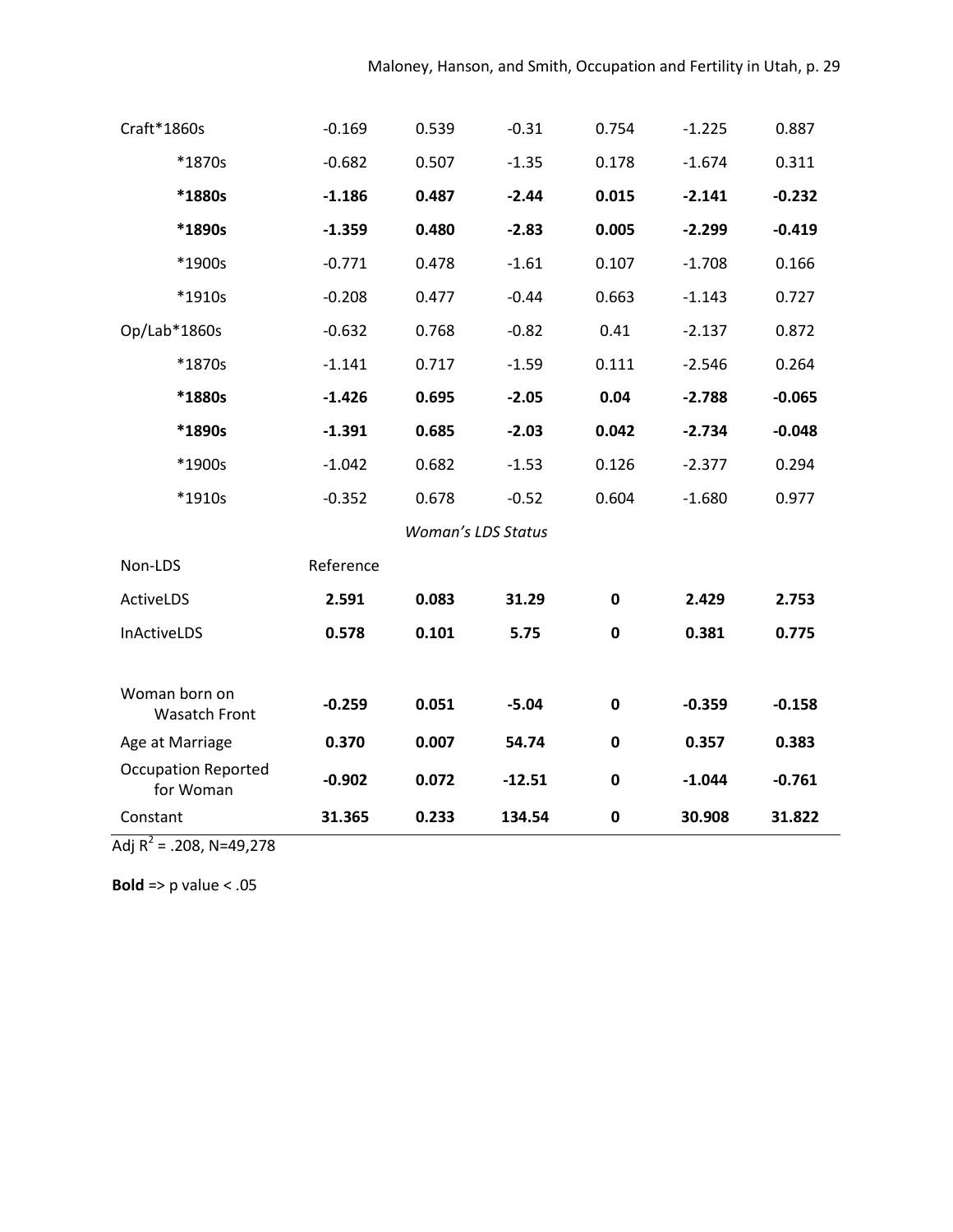|                      | Coef.     | Std. Err.                              | t        | P >  t      |          | [95% Conf.Interval] |
|----------------------|-----------|----------------------------------------|----------|-------------|----------|---------------------|
|                      |           | Woman's Decade of Birth                |          |             |          |                     |
| 1850s                | Reference |                                        |          |             |          |                     |
| 1860s                | $-0.075$  | 0.013                                  | $-5.79$  | $\bf{0}$    | $-0.101$ | $-0.050$            |
| 1870s                | $-0.159$  | 0.013                                  | $-12.41$ | 0           | $-0.185$ | $-0.134$            |
| 1880s                | $-0.255$  | 0.013                                  | $-19.91$ | $\mathbf 0$ | $-0.280$ | $-0.230$            |
| 1890s                | $-0.422$  | 0.013                                  | $-31.74$ | $\bf{0}$    | $-0.448$ | $-0.396$            |
| 1900s                | $-0.603$  | 0.014                                  | $-42.13$ | $\mathbf 0$ | $-0.631$ | $-0.575$            |
| 1910s                | $-0.650$  | 0.015                                  | $-42.77$ | $\mathbf 0$ | $-0.680$ | $-0.620$            |
|                      |           | Spouse's Occupation                    |          |             |          |                     |
| Farmer               | Reference |                                        |          |             |          |                     |
| White Collar         | $-0.076$  | 0.026                                  | $-2.86$  | 0.004       | $-0.127$ | $-0.024$            |
| Service              | $-0.019$  | 0.076                                  | $-0.25$  | 0.802       | $-0.168$ | 0.130               |
| Craft                | $-0.011$  | 0.027                                  | $-0.41$  | 0.682       | $-0.065$ | 0.042               |
| Operative/Laborer    | $-0.032$  | 0.040                                  | $-0.81$  | 0.421       | $-0.111$ | 0.046               |
|                      |           | Occupation - Birth Cohort Interactions |          |             |          |                     |
| White Collar * 1860s | $-0.025$  | 0.032                                  | $-0.78$  | 0.435       | $-0.087$ | 0.037               |
| *1870s               | $-0.112$  | 0.030                                  | $-3.7$   | $\mathbf 0$ | $-0.172$ | $-0.053$            |
| *1880s               | $-0.176$  | 0.029                                  | $-5.99$  | $\bf{0}$    | $-0.233$ | $-0.118$            |
| *1890s               | $-0.191$  | 0.029                                  | $-6.56$  | $\mathbf 0$ | $-0.248$ | $-0.134$            |
| *1900s               | $-0.135$  | 0.030                                  | $-4.57$  | 0           | $-0.193$ | $-0.077$            |
| *1910s               | $-0.019$  | 0.029                                  | $-0.64$  | 0.524       | $-0.076$ | 0.039               |
| Service*1860s        | $-0.127$  | 0.087                                  | $-1.45$  | 0.147       | $-0.298$ | 0.045               |
| *1870s               | $-0.156$  | 0.083                                  | $-1.87$  | 0.061       | $-0.320$ | 0.007               |
| *1880s               | $-0.120$  | 0.081                                  | $-1.49$  | 0.135       | $-0.278$ | 0.037               |
| *1890s               | $-0.200$  | 0.080                                  | $-2.5$   | 0.012       | $-0.357$ | $-0.043$            |
| *1900s               | $-0.163$  | 0.080                                  | $-2.04$  | 0.041       | $-0.320$ | $-0.006$            |
| *1910s               | $-0.123$  | 0.080                                  | $-1.54$  | 0.124       | $-0.279$ | 0.034               |

### **Table 6: Determinants of Children Ever Born**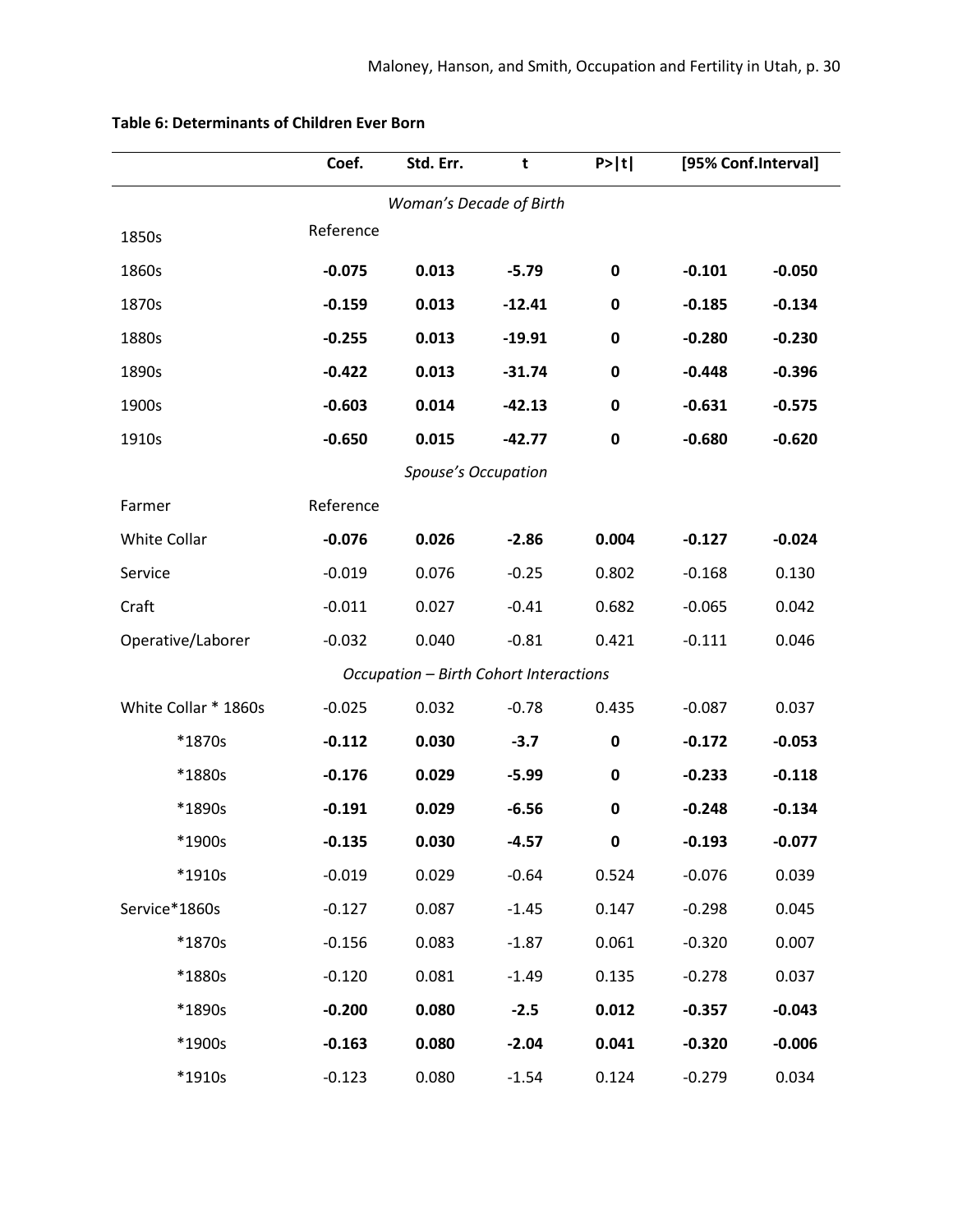| Craft*1860s                             | $-0.049$  | 0.034                     | $-1.47$  | 0.143       | $-0.115$ | 0.017    |
|-----------------------------------------|-----------|---------------------------|----------|-------------|----------|----------|
| *1870s                                  | $-0.071$  | 0.032                     | $-2.23$  | 0.026       | $-0.134$ | $-0.009$ |
| *1880s                                  | $-0.144$  | 0.031                     | $-4.7$   | $\mathbf 0$ | $-0.205$ | $-0.084$ |
| *1890s                                  | $-0.144$  | 0.030                     | $-4.74$  | 0           | $-0.204$ | $-0.085$ |
| *1900s                                  | $-0.130$  | 0.031                     | $-4.23$  | $\mathbf 0$ | $-0.190$ | $-0.070$ |
| *1910s                                  | $-0.114$  | 0.031                     | $-3.72$  | $\mathbf 0$ | $-0.174$ | $-0.054$ |
| Op/Lab*1860s                            | $-0.052$  | 0.048                     | $-1.08$  | 0.281       | $-0.147$ | 0.043    |
| *1870s                                  | $-0.067$  | 0.045                     | $-1.5$   | 0.135       | $-0.156$ | 0.021    |
| *1880s                                  | $-0.111$  | 0.044                     | $-2.55$  | 0.011       | $-0.197$ | $-0.026$ |
| *1890s                                  | $-0.086$  | 0.043                     | $-1.99$  | 0.047       | $-0.170$ | $-0.001$ |
| *1900s                                  | $-0.095$  | 0.043                     | $-2.21$  | 0.027       | $-0.180$ | $-0.011$ |
| *1910s                                  | $-0.064$  | 0.043                     | $-1.49$  | 0.137       | $-0.148$ | 0.020    |
|                                         |           | <b>Woman's LDS Status</b> |          |             |          |          |
| Non-LDS                                 | Reference |                           |          |             |          |          |
| ActiveLDS                               | 0.277     | 0.007                     | 37.77    | $\mathbf 0$ | 0.263    | 0.292    |
| InActiveLDS                             | 0.096     | 0.009                     | 10.68    | $\mathbf 0$ | 0.078    | 0.114    |
|                                         |           |                           |          |             |          |          |
| Woman born on<br><b>Wasatch Front</b>   | $-0.032$  | 0.004                     | $-7.76$  | $\pmb{0}$   | $-0.040$ | $-0.024$ |
| Age at Marriage                         | $-0.045$  | 0.001                     | $-73.25$ | $\bf{0}$    | $-0.046$ | $-0.044$ |
| <b>Occupation Reported</b><br>for Woman | $-0.095$  | 0.007                     | $-14.4$  | $\mathbf 0$ | $-0.108$ | $-0.082$ |
| Constant                                | 2.864     | 0.017                     | 167.6    | $\bf{0}$    | 2.831    | 2.898    |

Generalized Linear Model, Poisson distribution. Dependent variable = Log of children ever born. N=49,278

**Bold** => p value < .05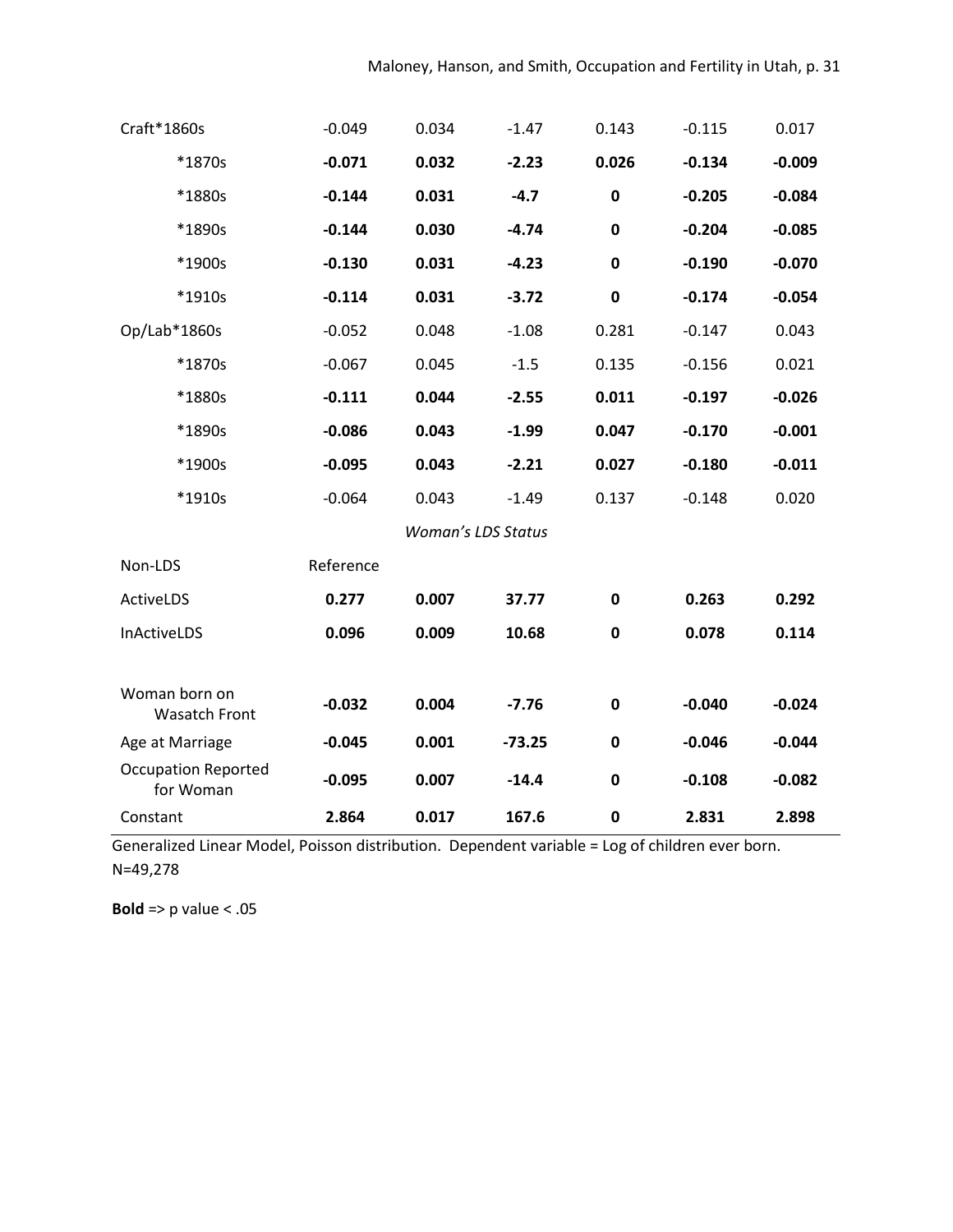

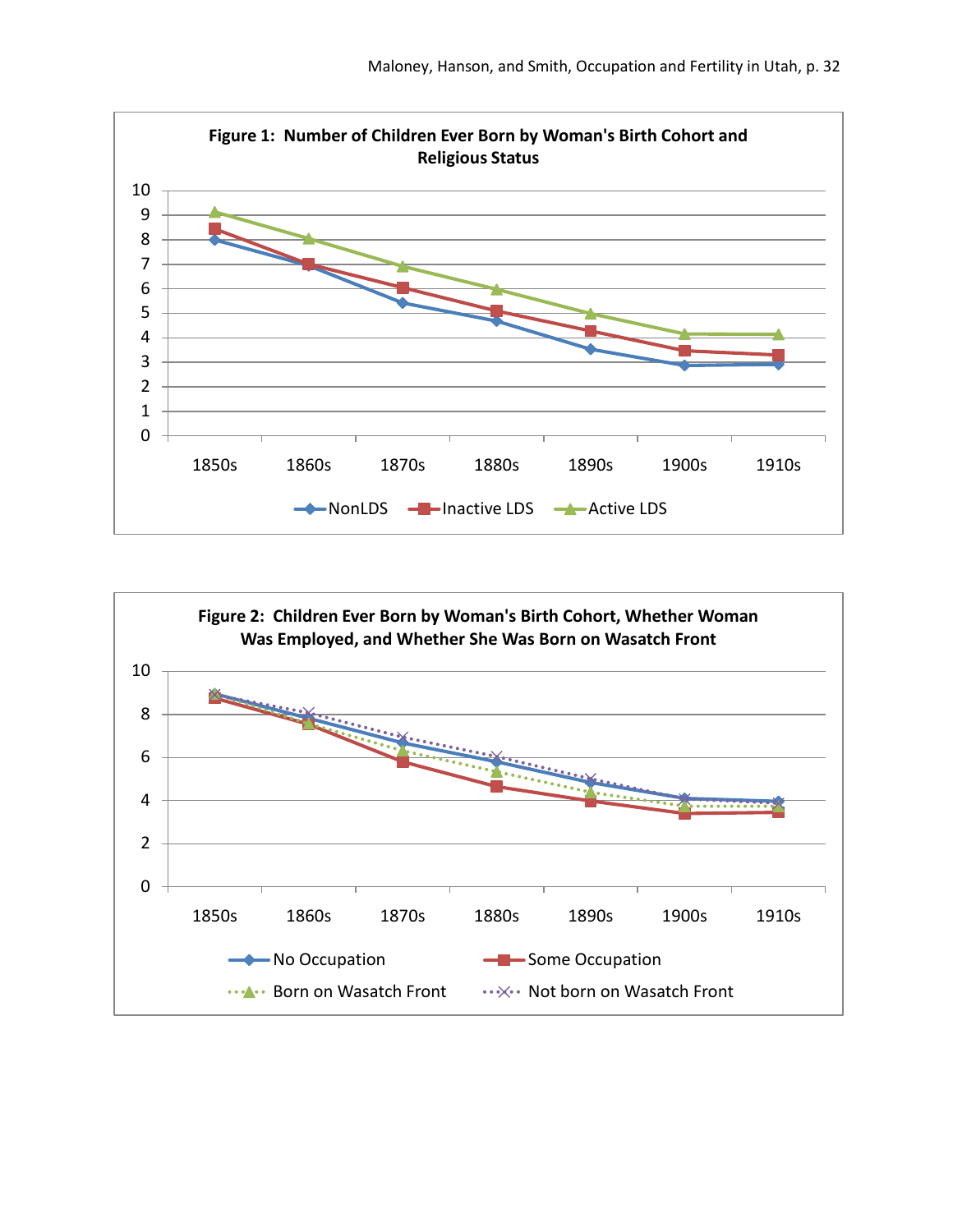

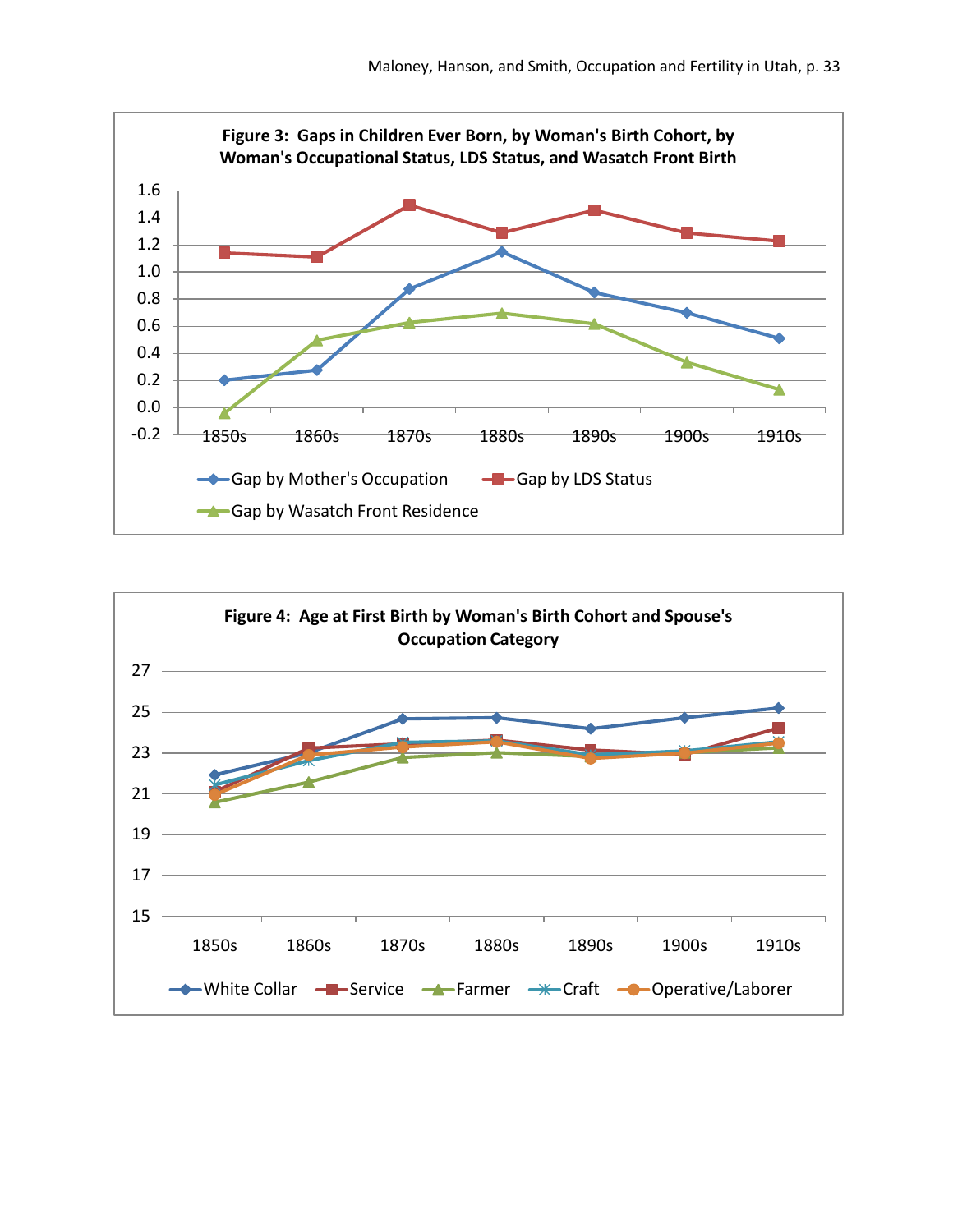

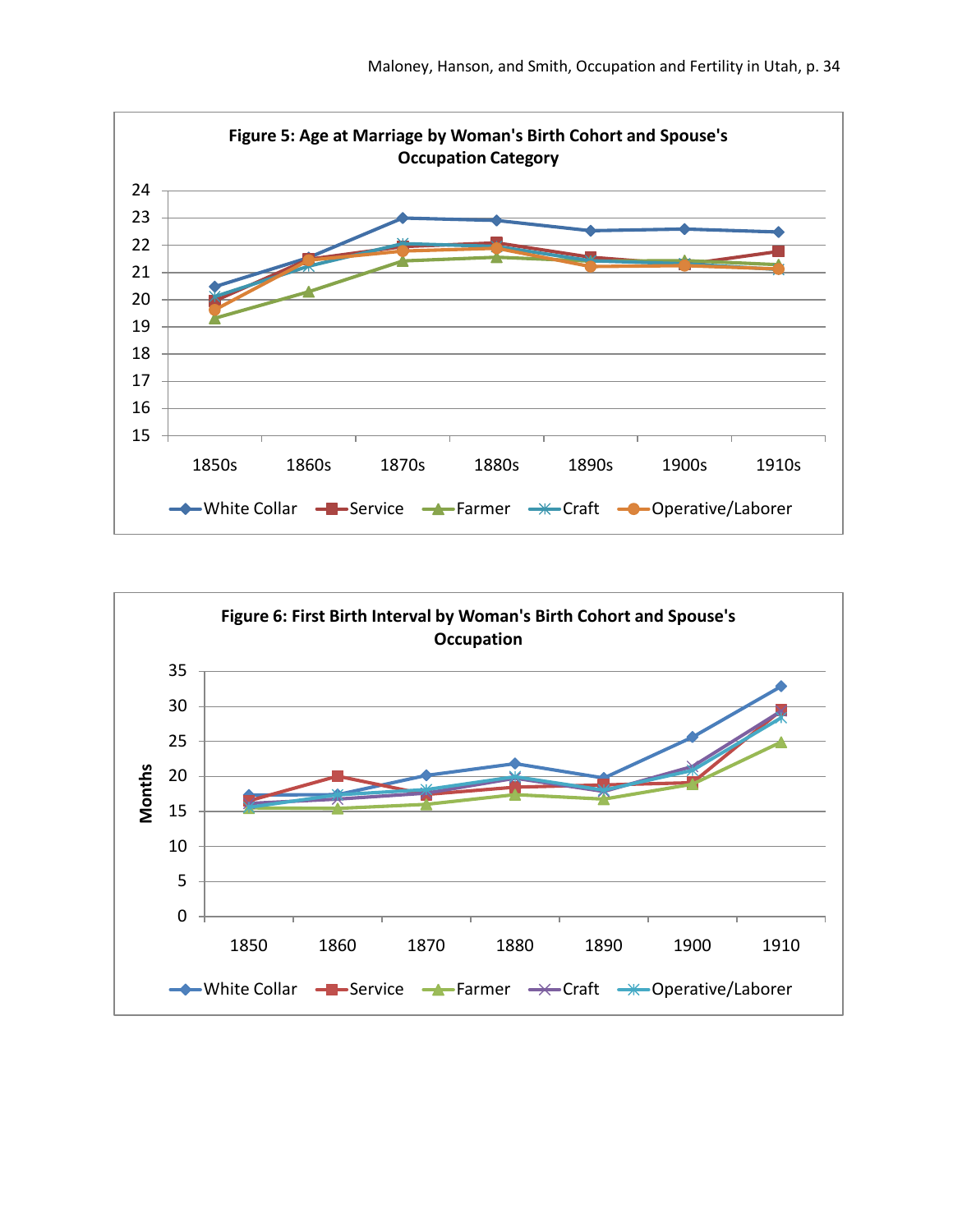

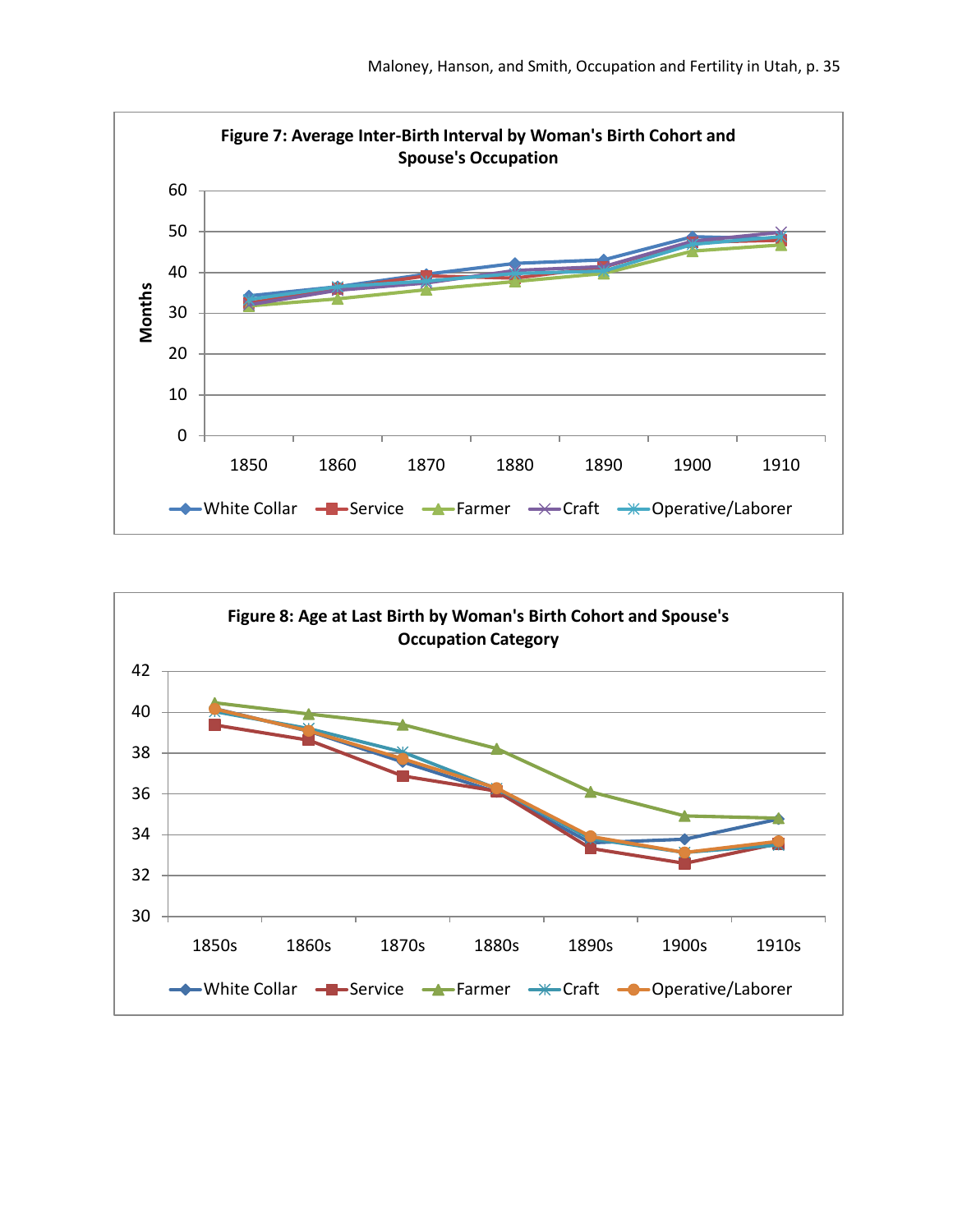